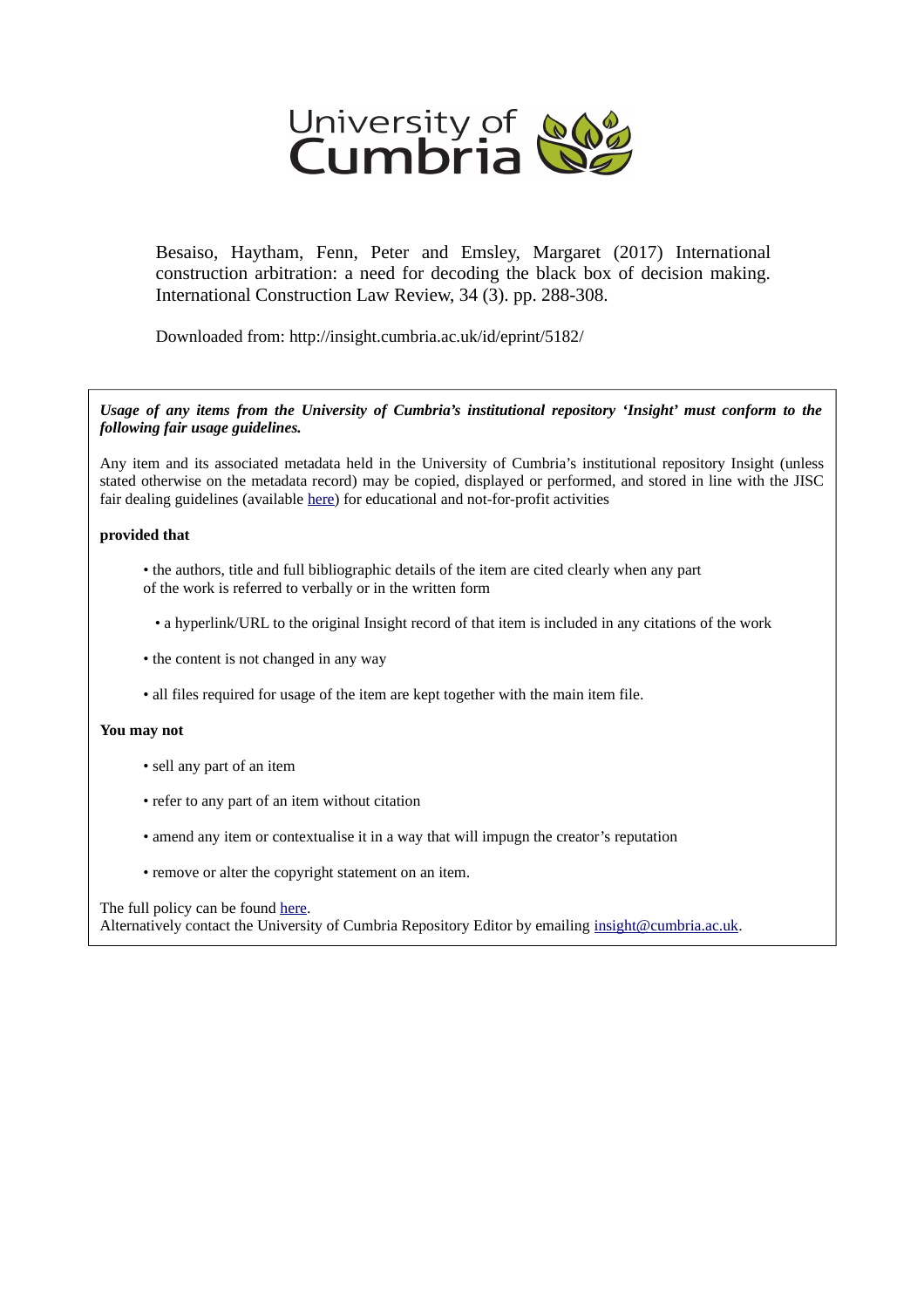# INTERNATIONAL CONSTRUCTION ARBITRATION: A NEED FOR DECODING THE BLACK BOX OF DECISION MAKING

#### HAYTHAM BESAISO

*(PhD Candidate, School of Mechanical, Aerospace, and Civil Engineering, University of Manchester. haytham.besaiso@manchester.ac.uk)* 

#### PETER FENN

*(Reader, School of Mechanical, Aerospace, and Civil Engineering, University of Manchester. peter.fenn@manchester.ac.uk)* 

MARGARET EMSLEY

*(Reader, School of Mechanical, Aerospace, and Civil Engineering, University of Manchester. margaret.emsley@manchester.ac.uk)* 

### ABSTRACT

This review paper is the first synthesis of both theoretical literature and empirical research related to construction arbitration decision making. It reveals a lack of theoretical consensus on the underlying ideology that should guide arbitrators in rendering awards. It demonstrates that the available thin empirical research provides mixed evidence. While there is a reason to tentatively believe that there is a growing trend to follow the "legal model" in rendering arbitral awards, the results of the existing studies are far from conclusive and much more remains to be done. Therefore, this paper argues that there is a pressing need for further empirical research to unlock the black-box of arbitral decision making. To do so, this paper calls scholars to steer away from the positivistic paradigm and move closer to the grassroots level by endorsing more interpretivist qualitative research.

**Keywords**: International construction arbitration – Decision making – Legal reasoning – Commercial reasoning.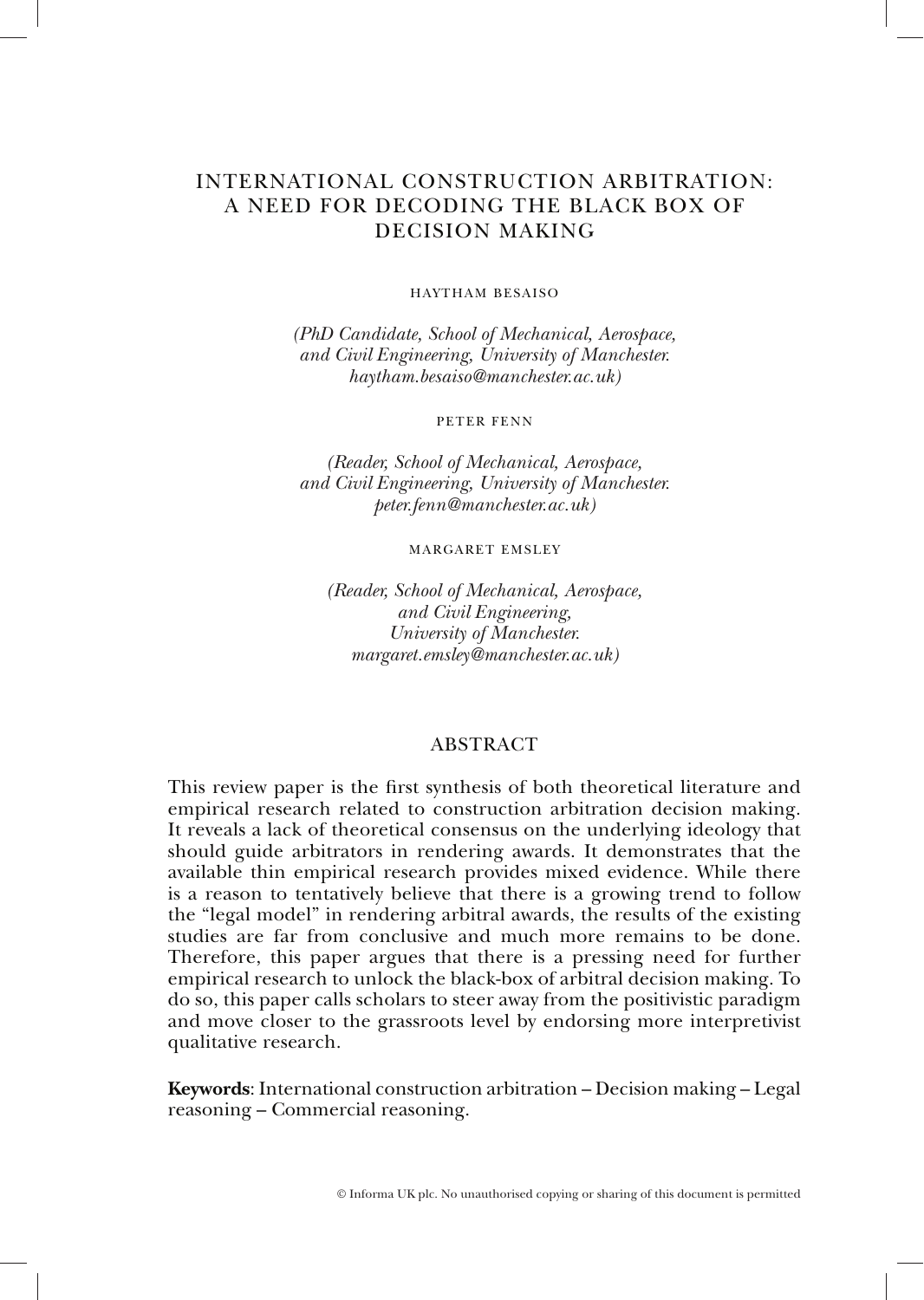### 1. INTRODUCTION

The boom in international construction projects<sup>1</sup> and the rise of international construction arbitrations<sup>2</sup> appear to have a causal loop relationship. Largescale petrodollar international construction projects of the 1970s and 1980s in the Arab world led to a series of high-profile arbitrations. After years of suspicion and mistrust, the success of these gigantic arbitrations laid the foundation for the acceptance of international commercial arbitration as an international private justice system.<sup>3</sup> Since then, arbitration has been fuelling the growth of international construction projects.<sup>4</sup> This growth is probably a result of the assurance arbitration offers for the multi-national construction companies that their disputes will be decided in a neutral forum that delivers an enforceable award. The neutrality of the forum for dispute resolution and the enforceability of the award make arbitration the fundamental and preferred dispute resolution technique for cross-border disputes in the construction industry.<sup>5</sup>

As international construction arbitration expands, the parties have become more concerned about the standards arbitrators apply to decide on those mega construction disputes.<sup> $6$ </sup> To ensure the sustainability and growth of international construction projects and international construction arbitration, it is necessary to understand how arbitrators decide. This understanding helps in the realisation of a justice system that produces predictable outcomes. Predictability of arbitration outcomes is fundamental to the performance of this significant cross-border economic activity and to the survival of arbitration itself. It also assists the parties in contract negotiation and drafting, enables advocates to provide credible legal advice to make the arbitrate  $\overline{I}$  no arbitrate decision, helps the parties to settle their disputes to the predictable outcome and maintain their business relationship.<sup>7</sup> In other words, the predictability of arbitration outcomes is expected to minimise the transaction cost.

However, this intellectual area of arbitral decision making has hitherto received scant attention by scholars. Access to this knowledge is blocked by the doctrine of confidentiality in international commercial/construction arbitration; most awards are not published and hence little is known about

1 Venoit, *International construction law: a guide for cross-border transactions and legal disputes*, (American Bar Association, 2009).

<sup>2</sup> Sarcevic, *Essays on international commercial arbitration*, (Brill, 1989).

 Dezalay and Garth, *Dealing in virtue: International commercial arbitration and the construction of a transnational legal order* (University of Chicago Press, 1998). 4

 $4$  Venoit, [cited] above, fn 1.

<sup>5</sup> Queen Mary, University of London School of International Arbitration, International Arbitration Survey: Improvements and Innovations in International Arbitration (London, 2015). 6

 $6$  Brekoulakis, "Systemic bias and the institution of international arbitration: a new approach to arbitral decision-making" (2013) *Journal of International Dispute Settlement*.

arbitral decision-making" (2013) *Journal of International Dispute Settlement*. 7 Park, "The Predictability Paradox-Arbitrators and Applicable Law" (2015) *Transnational Dispute Management* 12(6); Karton, *Culture of international arbitration and the evolution of contract law* (2011), PhD Thesis, University of Cambridge.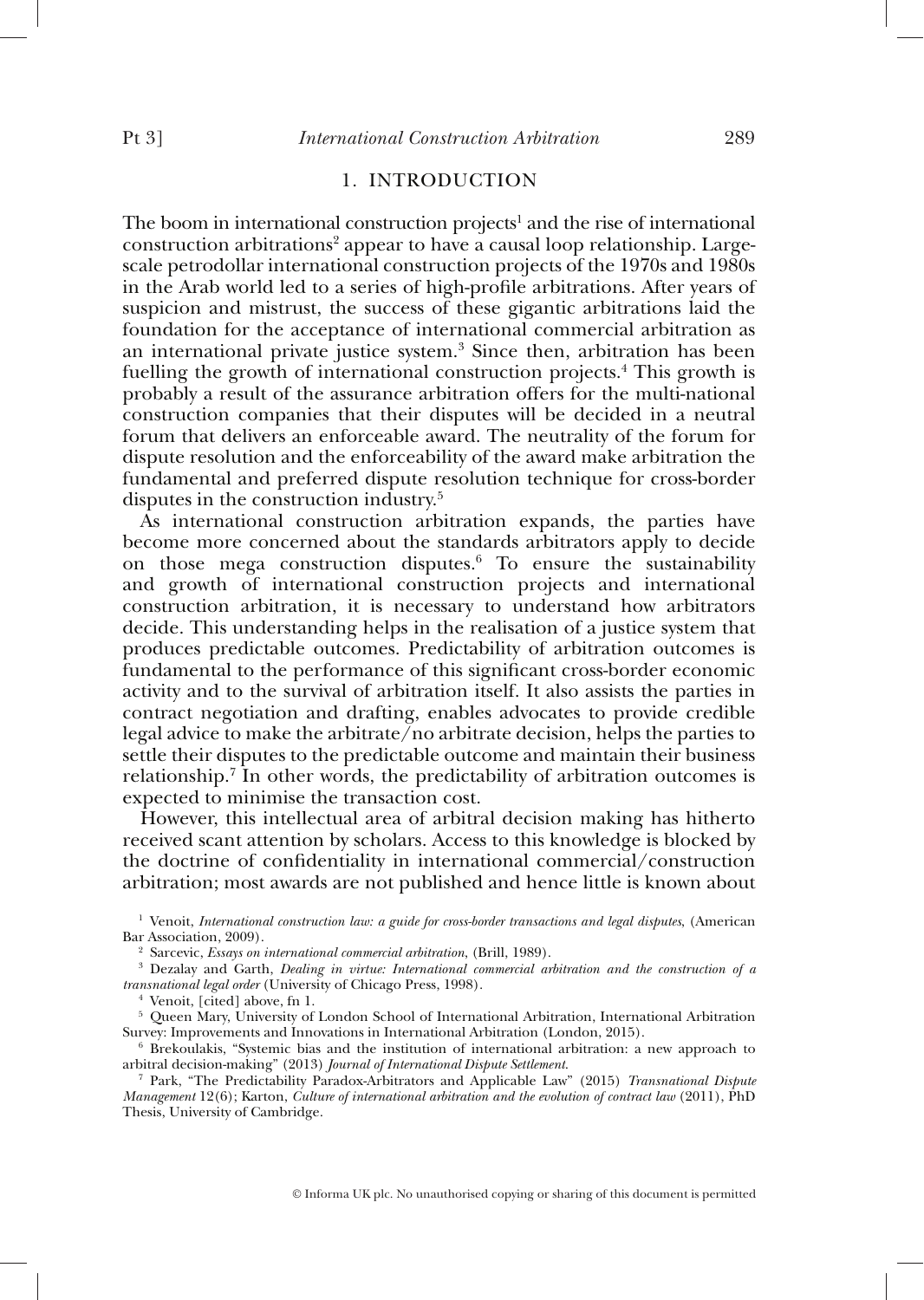the decisions of international arbitrators on the merits and substance of disputes. 8 In addition, the lack of knowledge on construction arbitration decision making is a result of the scarcity of empirical research. This vacuum has allowed random theorising, often resulting from anecdotes, to pass unchallenged and to become a received wisdom. There is little structured empirical evidence available to justify the theorems presented.

Therefore, this article aims to synthesise empirical literature as well as theoretical literature to capture the full spectrum of intellectual endeavour on international construction arbitration decision making.

This article is organised in five main parts. In the first part (Section 2.1), we synthesise the theoretical literature discussing how arbitrators "should decide". In the second part (Section 2.2), we examine the literature on how arbitrators are "required to decide". In the third part (Section 2.3), we critically review the available empirical research on construction arbitration decision making in order to provide some insight into how arbitrators "decide". We also highlight the main attempts to collect or analyse international construction/commercial arbitration awards that assist our understanding on how arbitrators "decide". In the fourth part (Section 3), we discuss what the commercial judgement, as opposed to the legal judgement, entails. In the fifth part (Section 4), we conclude the review by suggesting directions for future research.

### 2. CONSTRUCTION ARBITRATION DECISION-MAKING

"Most studies of arbitration are devoted to discussions about the applicable law or the various procedural rules. It seems far more important to try to analyse how and why arbitrators make up their minds." – Robert Coulson, President, American Arbitration Association<sup>9</sup>

This literature search shows that this statement still holds true. Arbitral decision making seems to lack a solid theoretical as well as empirical foundation as will be shown in this article.

The lack of a solid theoretical foundation, we assert, results from the lack of consensus within the scholastic community on the "appropriate" philosophy that should underpin the reasoning of arbitrators and guide them to the "right" solution.

The lack of a solid empirical foundation seems to result from the inherent privacy and confidentiality of arbitration proceedings and awards. Unlike court judgments, the resolution of construction disputes via arbitration means there is a shortage of reported opinions in the form of published or accessible or reasoned awards in order to provide guidance on how

<sup>8</sup>  Karton, "International Commercial Arbitrators' Approaches to Contractual Interpretation" (2012), *International Business Law Review, 383.* 

Coulson, "The Decision-making Process in Arbitration" (1990) *Arbitration Journal* 45(3), p 1.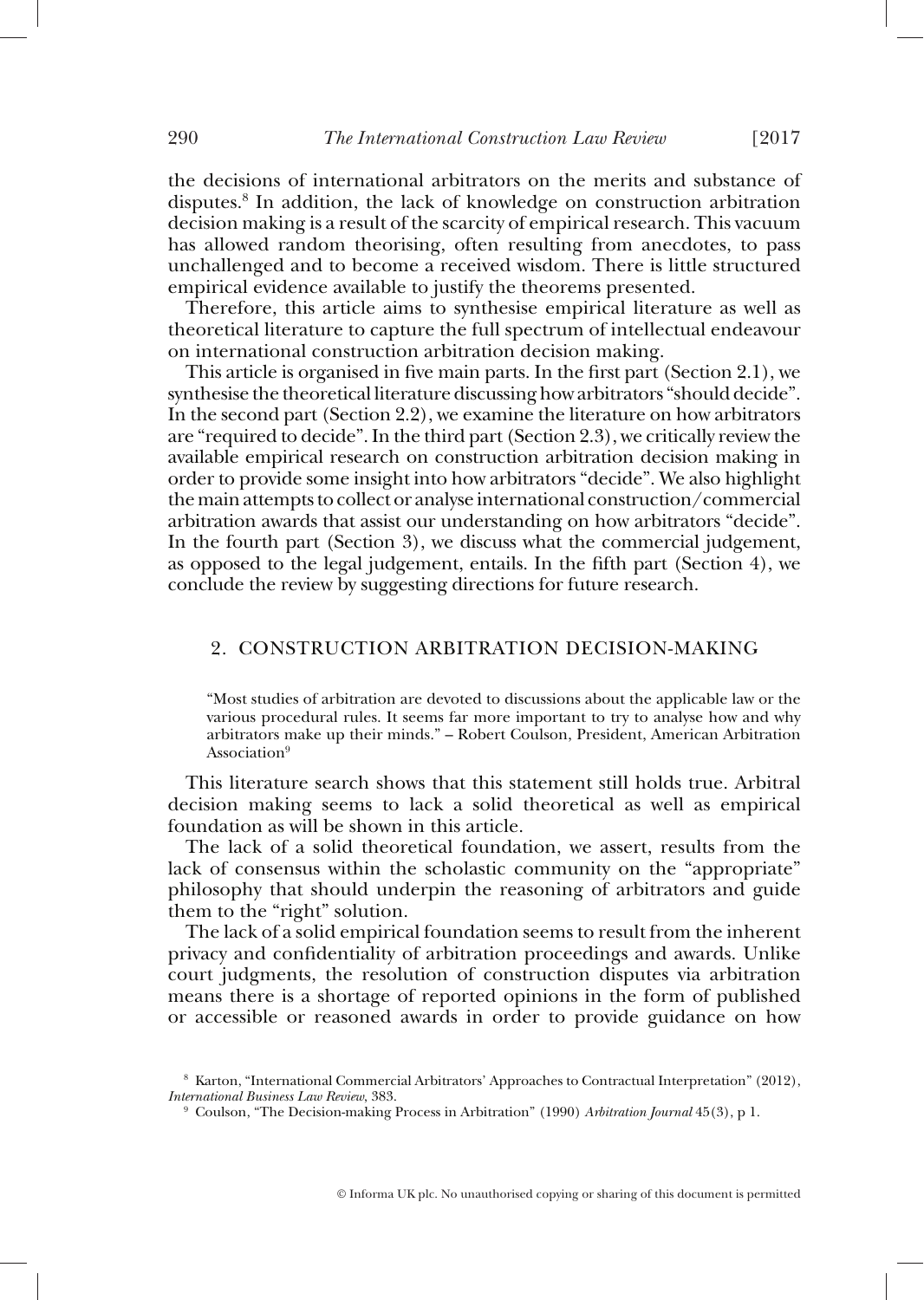these private judges, the arbitrators, make their decisions. This makes the development of arbitration scholarship notoriously difficult and hence hinders consistency in arbitral decision making.<sup>10</sup>

This paper is primarily a synthesis of the extant knowledge on construction arbitration decision making. To better analyse and evaluate the arguments presented, it is important to make a distinction between the available knowledge in accordance with epistemological foundations. We propose a taxonomy of arbitration decision-making scholarship that is useful in informing the analysis in this paper. The taxonomy of the scholarship divides the literature into theoretical and empirical research. The theoretical literature examines decisions from normative (asking how decisions ought to be made according to a value position) and prescriptive (asking how better decisions might be made) accounts. The empirical research seeks to provide informative, descriptive (asking how decisions are made) and explanatory (asking why decisions are made in a particular way) accounts.

### **2.1. How should arbitrators decide construction disputes?**

The extant literature offers theoretical prescriptive and normative accounts of "how" arbitrators "ought to" decide commercial or construction disputes. These arguments are conflicting because the values that are proposed to guide the decision making can be inconsistent. The absence of a certain common philosophical ground is problematic for the construction parties and their legal advisors as it paves the way for inconsistency in and unpredictability of arbitral decision making. In particular, it appears that there is no consensus in the arbitration jurisprudence on whether arbitrators should follow the law while deciding on the substance of disputes. The debate on the legal visà-vis commercial standards to govern the arbitral reasoning and judgement has been ongoing throughout centuries.

The traditional notion in US construction arbitration is manifested in the old textbook *Wright on Building Arbitrations* that was published in 1894 and then in a second edition in 1913. Wright asserted that technical arbitrators, not obstructed by law, are to render awards based on the evidence and using their own common-sense, technical knowledge, and commercial practice. 11 He rejected early arguments to legalise arbitration through appointing attorneys as arbitrators and putting emphasis on legal procedure. He fiercely argued that "no class of men, probably, are more competent on the whole and technically to act as an arbitrator in the building and engineering disputes than the experienced architect,

<sup>10</sup> Moloo and King, "International Arbitrators as Lawmakers" (2014) *New York University Journal of International Law and Politics* 46(3); Weidemaier, "Toward a Theory of Precedent in Arbitration" (2010)

<sup>&</sup>lt;sup>11</sup> Wright, *Wright on building arbitrations; a manual for architects, students, contractors and construction engineers* (San Francisco: Wale Printing Co, 1913).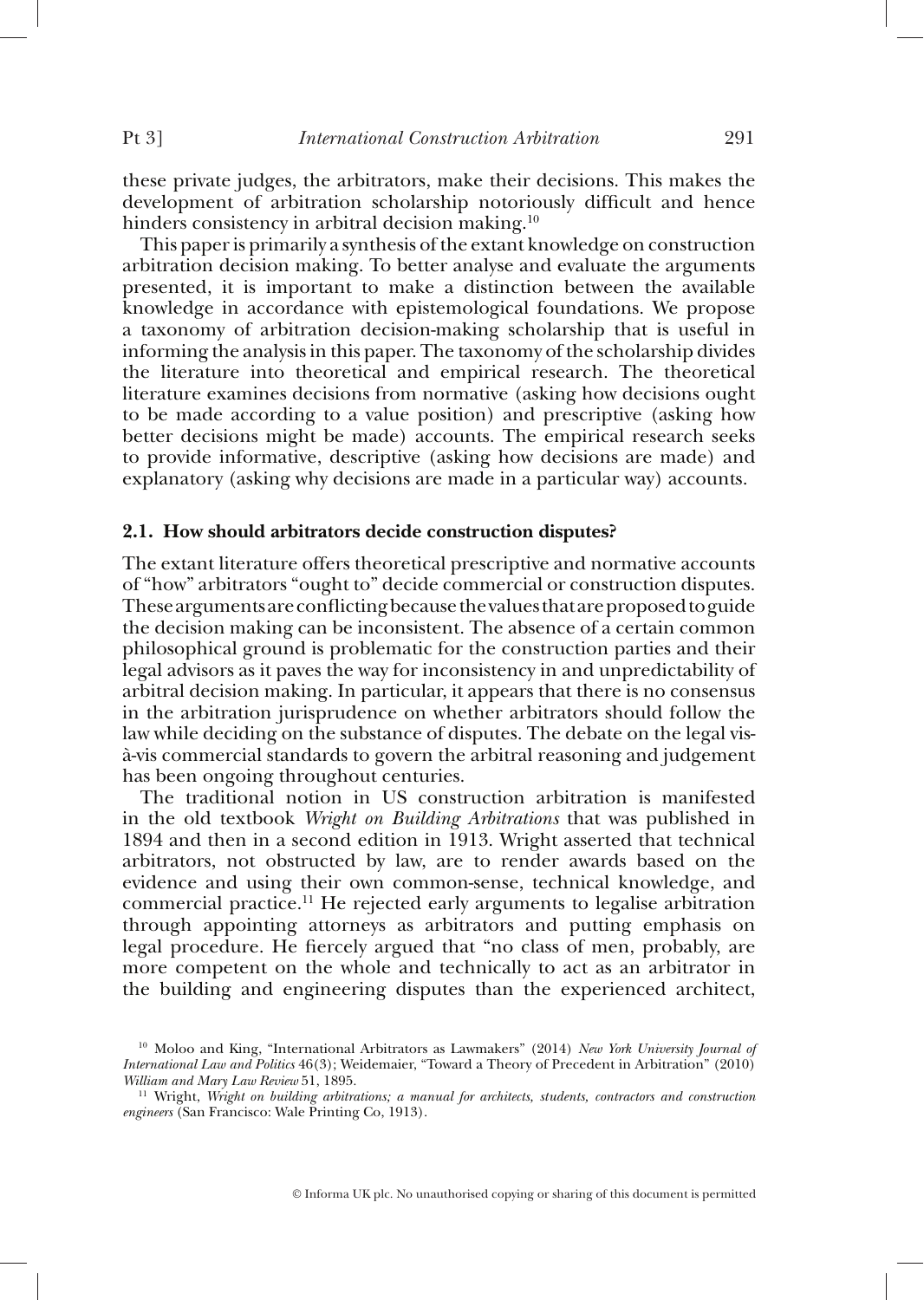contractor or engineer". His arguments for the identity of an arbitrator and the philosophy for arbitration decision-making rested on the grounds that most questions that frequently came up before arbitration tribunals were not questions of law, but questions of fact. These factual controversies involved matters related to construction techniques, drawings, trade customs, value of works etc. which the technical arbitrator usually has at his fingers' ends. Hence, the construction professional, as an arbitrator, can decide the normative question "What is right and proper to be done under certain conditions and circumstances?".

A century after Wright's book, the same debate is ongoing. The proponents of the "commercial model" in arbitral decision-making suggest, more or less candidly, that the arbitral justice as a private justice system is different from the court justice as a national justice system. Arbitral justice is closer to commerce.<sup>12</sup> As such, they consider that the "commercial reasoning" employed by arbitrators is superior to "private law reasoning" employed by courts. The rationale is that the former is concerned with the parties' expectations that are grounded in their business relationships while the latter is concerned with the letter of the law that is entrenched in a parochial legal analysis. 13 The arbitrators' concern to deliver an award that will be considered fair and just in a particular business community make them seek a "business interpretation". To do so, when framing a legal solution, arbitrators are more inclined to acknowledge the commercial practice as a legitimate "legal source".<sup>14</sup> Hermann<sup>15</sup> considers arbitration to be a more common-sense method of resolving business disputes according to commercial practice. He argues that parties choose arbitration because they seek an arbitrator knowledgeable about their business and capable to resolve disputes according to sound business sense rather than a literal legal analysis of the text.

Other scholars<sup>16</sup> are less subtle or probably more daring in asserting that one of the unique hallmarks of arbitration, whether domestic or international, is that arbitrators do not have to follow the law. This is because the principle of arbitration is to determine the facts and render a fair settlement. In order to do this, arbitrators have discretion to base their decisions upon technical, commercial or legal grounds less restricted by the applicable legal authorities. By the same token,  $\overline{a}$  US court affirmed that arbitrators as a general rule are unlearned in law and therefore " *they are expected to decide the matters in dispute* 

<sup>12</sup> Landolt, "Arbitrators' Initiatives to Obtain Factual and Legal Evidence" (2012) *Arbitration International* 28(2), 173 to 224.

<sup>13</sup> Collins, 1999 cited in Karton, [cited] above, fn 7.<br><sup>14</sup> Vogenauer, "Sources of Law and Legal Method in Comparative Law" in Mathias Reimann and<br>Reinhard Zimmerman (eds), *The Oxford Handbook of Comparative Law* (OUP 2

<sup>15</sup> Hermann, *Judges, Law and Businessmen* (Kluwer Law and Taxation Publishers, 1983).<br><sup>16</sup> DiMatteo, "Soft law and the principle of fair and equitable decision making in international contract arbitration" (2013) *The Chinese Journal of Comparative Law*; Jannadia, Assaf, Bubshait, and Naji "Contractual methods for dispute avoidance and resolution" (2000) *International Journal of Project Management* 18(1), 41 to 49; Thomson, "Arbitration Theory and Practice: A Survey of AAA Construction Arbitrators" (1994) *Hofstra Law Review* 23, 137.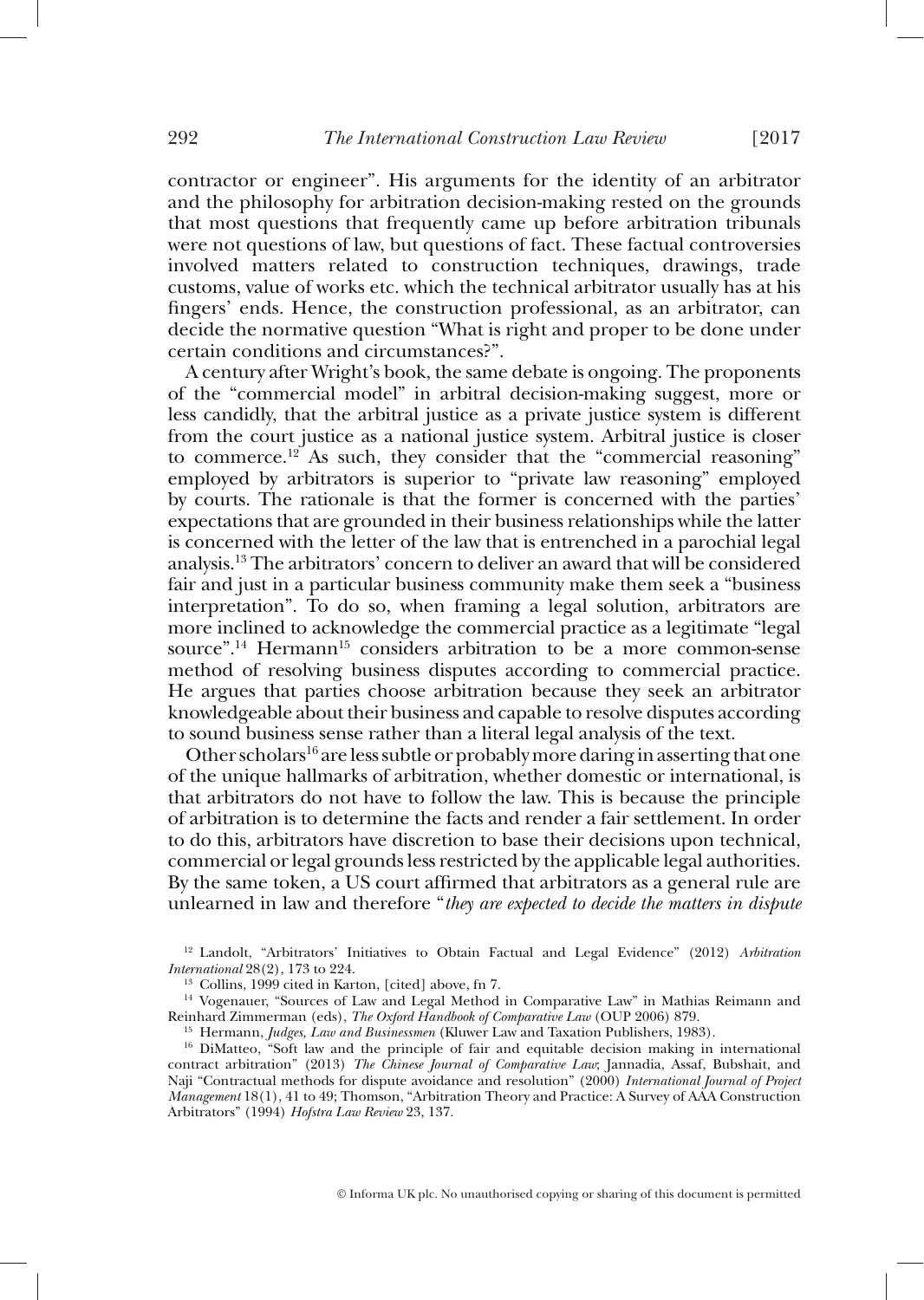*according to those principles of equity and good conscience which, in their opinion, will do justice between the parties, untrammelled by the niceties of the law*". 17

Karton<sup>18</sup> asserts that "many" international arbitrators consider the greater attention given to commercial practices over legal rules to be an important comparative advantage for arbitration over litigation. They consider that business people prefer judgments in accordance with the standards of their industries, and not in accordance to a set of rigid rules of contract law imposed upon them by a legal system. Similarly, Ossman argues, <sup>19</sup> based on personal experience in US construction arbitration, that business people tend to prefer resolutions based on commercial norms rather than legal standards. Notwithstanding their preference, he states that they are frequently disappointed by the actual process that is contrary to their expectations.

Nonetheless, not everyone in the arbitration community considers failure to follow the established law as a benefi t of arbitration. Several commentators on international commercial arbitration<sup>20</sup> and US commercial arbitration<sup>21</sup> consider that the arbitrators' failure to follow the law or the terms of the parties' contract to be frustrating to the parties' expectations. The parties appear to prefer the application of known legal principles ensuring, to a certain extent, certainty and predictability of a dispute outcome if it went to arbitration. The certainty and predictability of a dispute outcome make it easier for them to quantify risks and to price their contracts *ex ante* and assist them to negotiate a compromise once a dispute arises *ex post.*<sup>22</sup> The main reason for choosing arbitration is because parties from different nationalities do not wish their rights and obligations to be determined by the courts of the other party's state of nationality. $2<sup>3</sup>$ 

While apparently, the aforementioned authors speak on behalf of the users of arbitration, this literature search finds no study soliciting the actual preferences and expectations of the parties themselves. It is desirable to undertake a study to better understand the standards the parties expect tribunals to apply while making their decisions.

Awards" (2012) *Arbitration International* 28(3), 447 to 486. 23 Drahozal and Naimark, *Towards a science of international arbitration: collected empirical research* (Kluwer Law International, 2005); Dezalay and Garth, [cited] above, fn 3.

<sup>&</sup>lt;sup>17</sup> Thomson, [cited] above, fn 16.<br><sup>18</sup> Karton, "The Arbitral Role in Contractual Interpretation" (2015) *Journal of International Dispute*<br>*Settlement* 

<sup>&</sup>lt;sup>19</sup> Ossman III, *Consistency and Reliability of Construction Arbitration Decisions: Empirical Study*, (2003) MSc, Pepperdine University.

<sup>&</sup>lt;sup>20</sup> See, e.g., Webster and Buhler, *Handbook of ICC arbitration: commentary, precedents, materials* (Sweet & Maxwell, 2014); Mitchell, "Must Arbitrators Follow the Law?" in *JAMS newsletter*, Spring 2012.

<sup>&</sup>lt;sup>21</sup> See, e.g., Stipanowich and Lamare, "Living with 'ADR': Evolving Perceptions and Use of Mediation, Arbitration and Conflict Management in Fortune 1,000 Corporations" (2013) *Arbitration and Conflict Management in Fortune* 1; Stipanowich and Ulrich, "Arbitration in Evolution: Current Practices and Perspectives of Experienced Commercial Arbitrators" (2014) *Columbia American Review of International* 

<sup>&</sup>lt;sup>22</sup> Karton, "A Conflict of Interests: Seeking a Way Forward on Publication of International Arbitral Awards" (2012) Arbitration International 28(3), 447 to 486.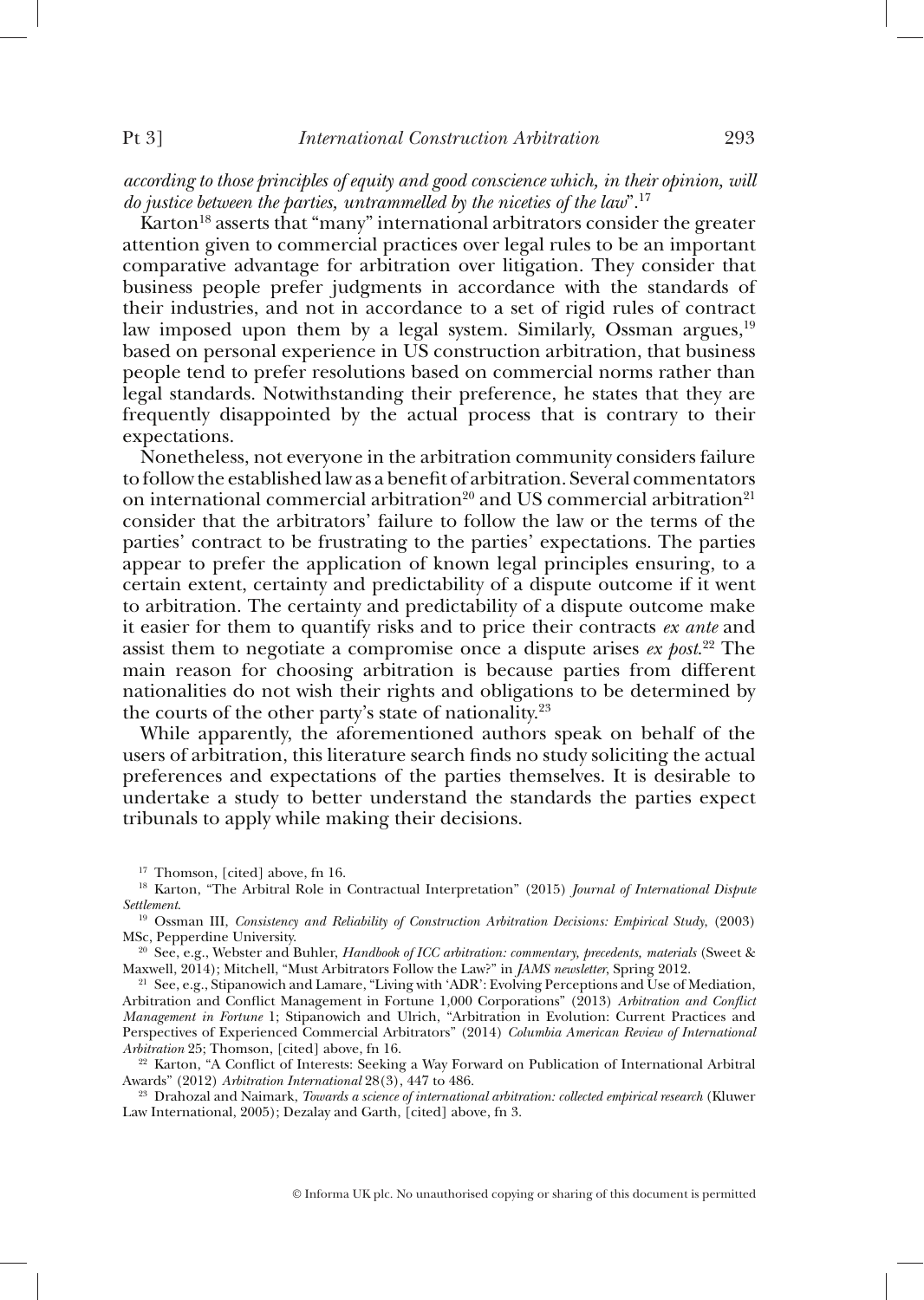#### **2.2. How arbitrators are "required" to decide construction disputes?**

Mitchell $24$  re-examined the old-age question on whether arbitrators are "required" to follow the law in the context of international arbitration. He started his article stating:

"A shocking string of emails circulated within a very credible Listserv disclosed that a number of full-time arbitrators took the position that arbitrators need not follow the law in drafting awards. The author strongly disagrees."

He examined international institutional arbitration rules (e.g. AAA, ICC, LCIA), the UNCITRAL Model Law (the UNCITRAL Model Law on International Commercial Arbitration) and the New York Convention (the 1958 Convention on the Recognition and Enforcement of Foreign Arbitral Awards) and concluded that arbitrators are required to follow the law and the terms of the parties' contract. Therefore, arbitrators should meet the parties' expectations of a proper adherence to the law. This is the law the parties bargained for when they negotiated and entered into the contract.<sup>25</sup> Likewise, Webster and Buhler<sup>26</sup> assert that arbitrators are expected and required to apply the law because, even though courts will probably not review the arbitrators' interpretation of law, a failure to apply the law can result in the annulment of the award.

However, the reality is much more complex, and there is disagreement with this conclusion. In fact, and unlike court litigation, there is little opportunity to appeal or challenge an arbitral award on substantive grounds i.e. on the basis that the arbitral tribunal made a mistake of law. The arbitration statutes of many countries and most institutional arbitration rules, reflecting the policy of the New York Convention and the Model Law, do not provide for appeal based on erroneous legal conclusions or factual findings. The available grounds for challenge/nullification/setting aside of awards at the place of arbitration or for non-enforcement of awards at the place of enforcement (the state in which enforcement is sought, which will be a state where the losing party has recoverable assets) are limited and narrow and almost entirely procedural or jurisdictional.<sup>27</sup> In annulment or recognition and enforcement proceedings, the courts' focus is on procedural matters and hence judges will probably not set aside an award or refuse enforcement on meritorious grounds that the arbitrators made a wrong decision based on an error of law, or contract interpretation or fact. 28 For instance, in 2013, the High Court of Australia refused to overturn an arbitration award "due to an error of law on the face of the award".

<sup>&</sup>lt;sup>24</sup> Mitchell, [cited] above, fn 20.<br><sup>25</sup> *Ibid.* 26 Webster and Buhler, [cited] above, fn 20.<br><sup>27</sup> Redfern and Hunter, *Redfern and Hunter on International Arbitration* (Sixth Edition), (2015); Kaufmann-Kohler, "The arbitrator and the law: does he/she know it? Apply it? How? And a few more questions" (2005) *Arbitration International* 21(4), 631 to 638.<br><sup>28</sup> Karton, [cited] above, fn 7.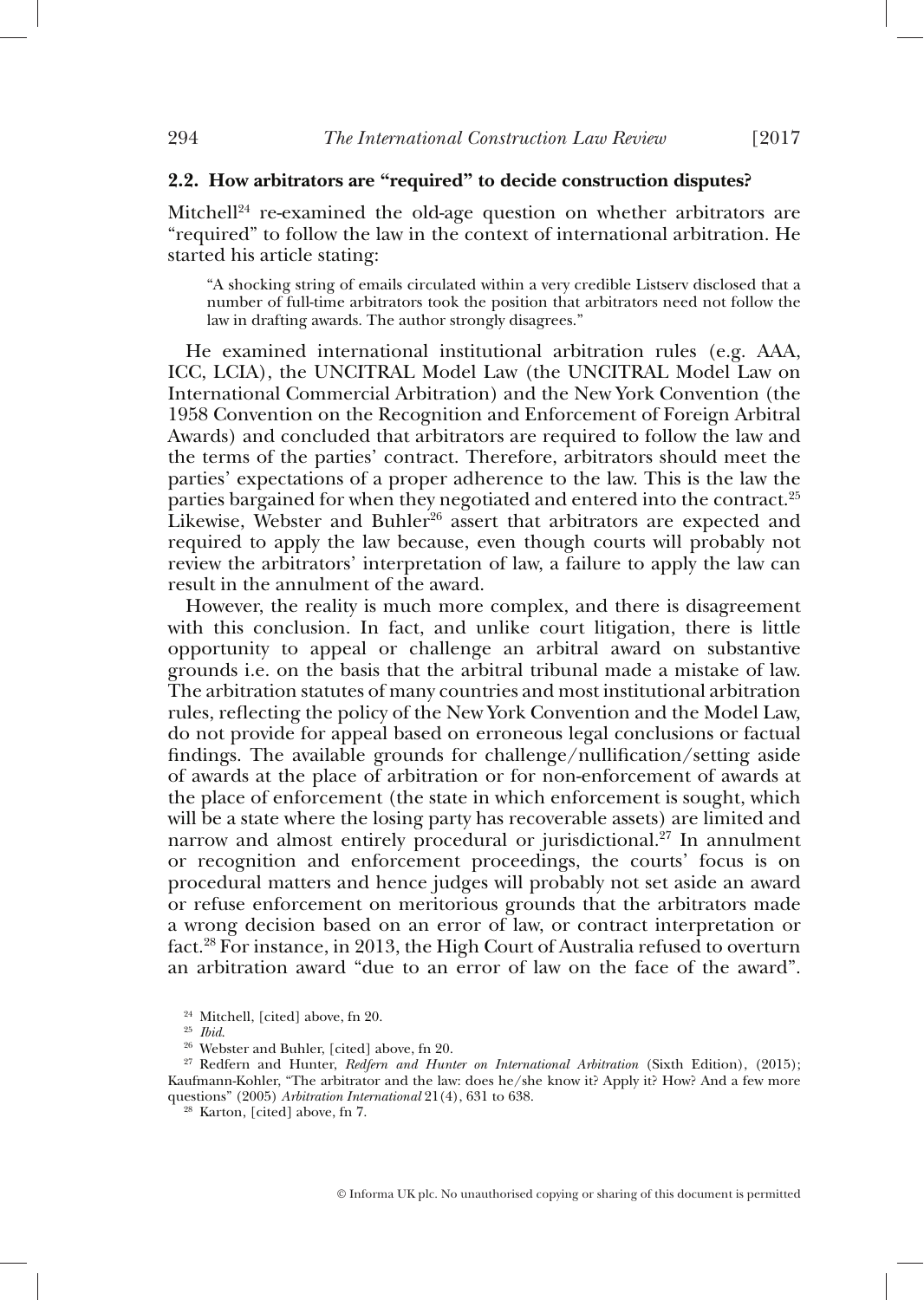The court noted that Article 28 of the UNCITRAL Model Law does not require an arbitral award to be correct in law. The court also stated that the instructions of both the UNCITRAL Model Law and the New York Convention are to enforce foreign arbitral awards and not to review such awards for errors in the application of the law.<sup>29</sup> In addition, the "Guide to the UNCITRAL Model Law on International Commercial Arbitration" notes that, under Article 28 of the UNCITRAL Model Law, an arbitral tribunal is not required to apply the law chosen by the parties in a manner that a competent court would have applied the law.  $30$  This probably implies a more relaxed approach in applying the law which permits a deviation from the legal principles or accommodation of commercial considerations.

This state of affairs; the opposition of national arbitration laws and institutional arbitration rules to appeal based on merit or substance of the case, $31$ tends to vest arbitrators with a broad and virtually unreviewable decisionmaking power. Even obvious legal mistakes in arbitration awards are virtually immune from appellate review.  $\overrightarrow{32}$  The absence of formal constraints on the arbitrators' ability to err in finding the facts, determining the content of the law, or applying the law to the fact may pave the way for inconsistent and unpredictable arbitration awards. DiMatteo<sup>33</sup> similarly suggests that the flexibility of arbitral reasoning based on both hard law and soft law – i.e. legal arguments and commercial arguments – flows naturally from the protection and immunity granted by the narrow grounds for appealing an arbitration award.

This disconnection between the arbitration rules requiring arbitrators to follow the law in rendering arbitral awards and the national arbitration laws, the UNCITRAL Model Law and the New York Convention providing no grounds for setting aside or for non-enforcement of arbitral awards in cases where arbitrators did not follow the law reveals a mysterious gap in the arbitral decision-making system. The vacuum left by the absence of a mechanism to ensure compliance with the requirement to apply the law in making decisions casts some doubt on the seriousness of this requirement or at least indicates a defect in the international arbitration system. This defect is probably a natural outcome of trying to reconcile genuinely irreconcilable goals; getting it right (correctness) and getting it done (finality).

#### **2.3. How do arbitrators decide construction disputes?**

"Much of our understanding of what happens in arbitration proceedings is based on anecdotal sources of information such as reported court cases, published arbitral

<sup>&</sup>lt;sup>29</sup> DiMatteo, [cited] above, fn 16.<br><sup>30</sup> *Ibid.* 31 *Ienkins and Stebbings, International construction arbitration law (Vol 1)* (Kluwer Law International, 2006); McConnaughay, "The Risks and Virtues of Lawlessness: A 'Second Look' at International Commercial Arbitration" (1999) Northwestern University Law Review 93, 453.

<sup>&</sup>lt;sup>32</sup> Rogers, Fit and Function in Legal Ethics: Developing a Code of Conduct for International Arbitration (2002).<br><sup>33</sup> DiMatteo, [cited] above, fn.16.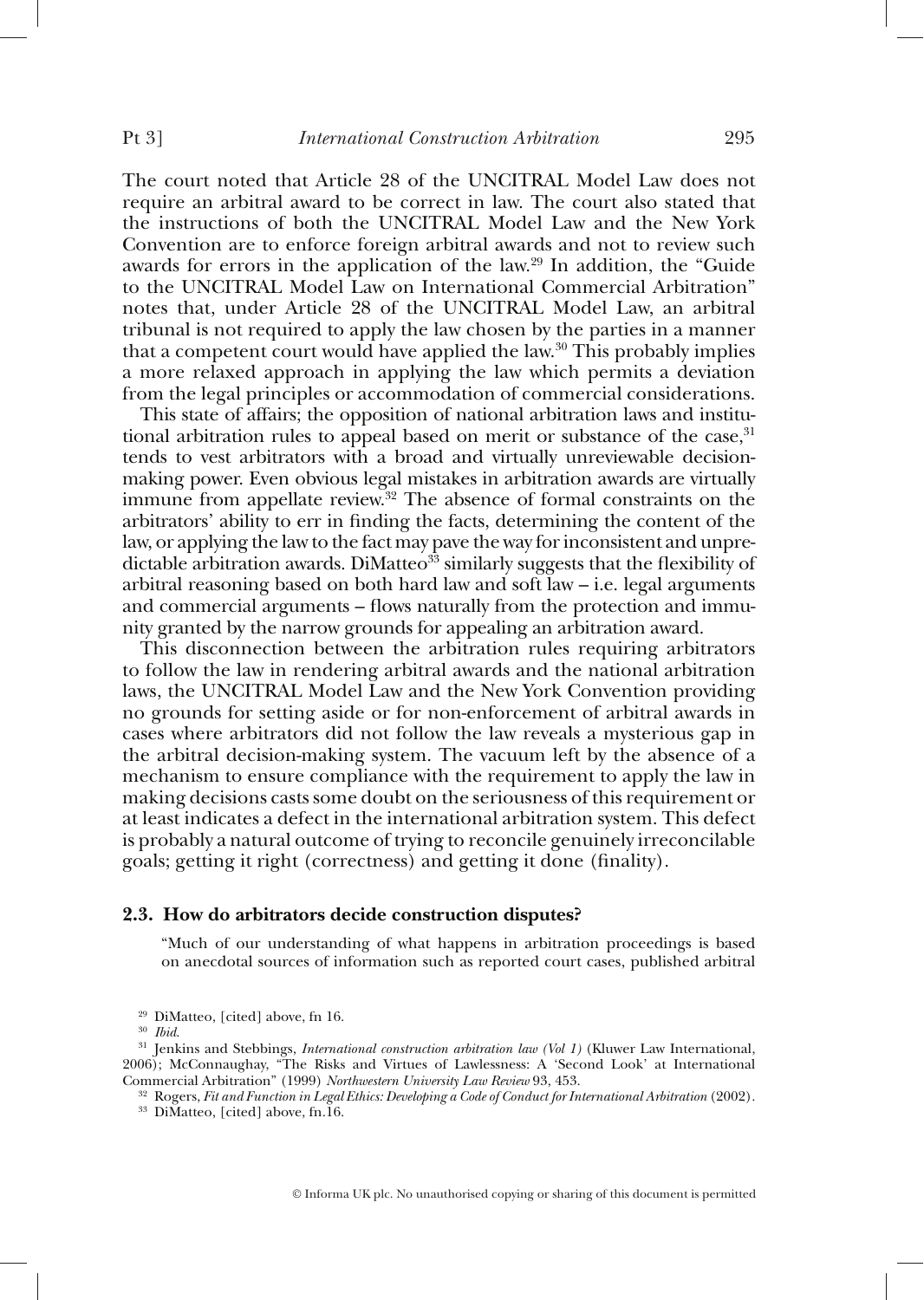awards, and attorney 'war stories'. The problem with anecdotes, of course, is that it is difficult to evaluate whether the event described is typical or atypical, frequent or infrequent, ordinary or extreme." 34

In an epistemological revolution on the longstanding paradigm in our knowledge of the arbitral decision-making process, few empiricists went beyond theoretical debate or anecdotal evidence. The empirical research seeks empirical evidence i.e. seeks an answer based on what arbitrators actually do or what arbitrators think they do. This literature review finds four empirical attempts to challenge the frontier of existing knowledge in the domains of domestic construction arbitration. 35 To provide a state-ofthe-art review, these studies are supplemented by two relevant empirical studies in international commercial arbitration. 36

### *2.3.1. Socio-legal empirical research*

Empiricists have sought to answer whether arbitrators follow the law<sup>37</sup> and whether arbitrators render consistent and predictable awards.<sup>38</sup> These studies contribute to our empirical understanding and they are summarised hereunder.

The first experimental study<sup>39</sup> involves a hypothetical construction delay dispute scenario summarised in two pages and distributed to a pool of construction professionals in the US, amongst which 429 responded. The dispute included uncontested facts, but was not an either-or, dichotomous, situation with short and simple facts. The respondents were asked to decide on liability and damages. Although facts were uncontested, the arbitrators rendered inconsistent awards including different apportionment of liability and quantification of damages.

The second study, the Chartered Institute of Arbitrators' empirical study, $40$  involves a hypothetical multi-claim construction dispute scenario distributed to five distinguished arbitrators in England. The five arbitrators reached different findings of facts and conclusions of law including variant determinations of liability and quantification of damages.

 $^{34}$  Drahozal, "Of Rabbits and Rhinoceri: A Survey of Empirical Research on International Commercial Arbitration" (2003) Journal of International Arbitration 20, 23.

<sup>&</sup>lt;sup>35</sup> Stipanowich and Ulrich, [cited] above, fn 21; Ossman III, [cited] above, fn 19; Bartlett, "A complete and unabridged facsimile of papers as seen by the honourable and illustrious arbitrator in the frequently perplexing and oft-times diverting case of *Meadowsweet v Bindweed*" (2000) *Arbitration*

<sup>&</sup>lt;sup>36</sup> Karton, "International Arbitration Culture and Global Governance" in Walter Mattli and Thomas Dietz (eds), *International Arbitration and Global Governance: Contending Theories and Evidence* (Oxford University Press, 2014); Karton, [cited] above, fn 8.<br><sup>37</sup> Stipanowich and Ulrich, [cited] above, fn 21; Thomson, [cited] above, fn 16.<br><sup>38</sup> Ossman III, [cited] above, fn 19; Bartlett, [cited] above, fn 35.<br><sup>39</sup> Ossman III

Empirical Study" (2009) *Journal of Management in Engineering* 26(2), 56 to 64. 40 Bartlett, [cited] above, fn 35.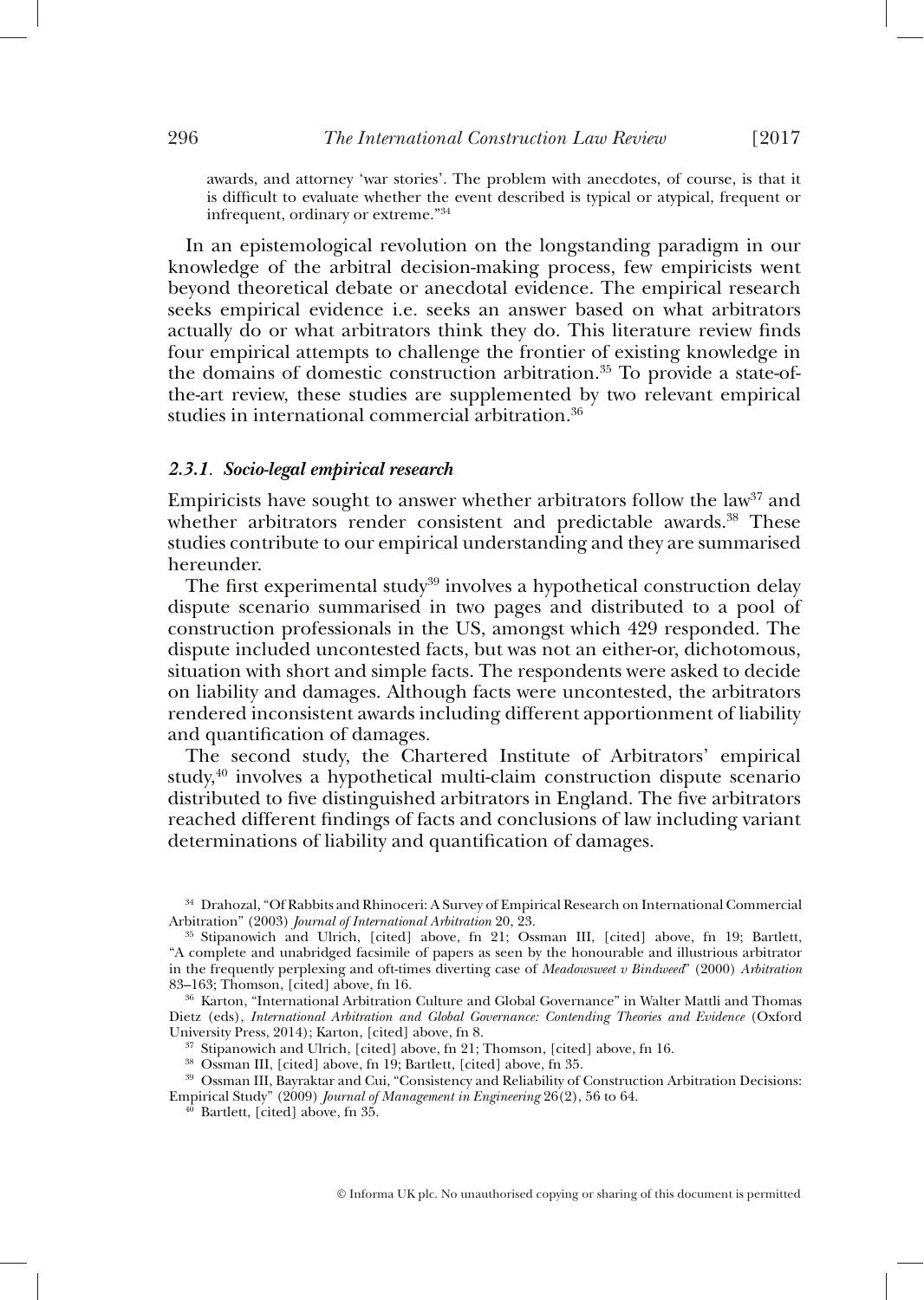The third study includes a large-scale quantitative survey done by the American Arbitration Association (AAA) in 1994 seeking empirical evidence as to how arbitrators think they decide. 41 The study was prompted by a prevailing concern amongst many users of US construction arbitration on the arbitrators' non-adherence to legal standards and their tendency to engage in unjustifiable compromise decisions.<sup>42</sup> So, the study asked an empirical question; "Do arbitrators follow the law?" This question is different from the theoretical questions posed earlier in this paper; "Should arbitrators follow the law?" and "Are arbitrators required to follow the law?". The survey finds that  $20\%$  of construction arbitrators do not follow the law in formulating arbitral awards while 72% of construction arbitrators do. If arbitrators have no obligation to follow the substantive law when rendering an award, then they are not necessarily bound to follow the terms of the parties' contract as the law might normally require. In this regard, the survey finds that 25% of construction arbitrators do not enforce the parties' contract according to its terms in formulating arbitral awards while 67% of construction arbitrators apply it. In this case, what is the point of having the contract at the first place? The "formalist" arbitrators who mechanistically enforce the contract consider this as part of their obligation. The "realist" arbitrators argue that contracts are often incomplete, silent on the matters of the dispute, ambiguous or unfair and hence would lead to an inequitable outcome. 43 Although arbitration is one of the preferred dispute resolution techniques, the study concludes that arbitration users are discontented with arbitration that is not only expensive and lengthy but also producing awards not based on facts, contract and law. In this case, what good is it to opt for arbitration when it is not only more expensive and time-consuming but also more uncertain and unpredictable than recourse to litigation? The finding that some arbitrators do not follow the law or the parties' contract in rendering their awards is alarming. When the contract or the arbitration agreement specifies the substantive law applicable to the dispute, the arbitrators would be exceeding their authority if they rendered an award to the contrary. The paradox here is that appeal, whether domestically or internationally, is generally possible on the grounds of arbitrators exceeding their authority ( *ultra petita*) but not on the grounds of a substantive error as a result of ignoring the contract or law. 44

In addition to this study, recent empirical studies<sup>45</sup> on US commercial arbitration indicate that the same users' concerns, that will ultimately be a barrier to arbitration use, still linger. The main concerns still revolve

<sup>&</sup>lt;sup>41</sup> Thomson, [cited] above, fn 16.<br><sup>42</sup> Stipanowich, "Preliminary Analysis of Responses to the Questionnaire on Construction Industry<br>Arbitration" (1987) *The Construction Lawyer* 7, 17.

<sup>&</sup>lt;sup>43</sup> Thomson, [cited] above, fn 16.<br><sup>44</sup> da Silveira and Lévy, "Transgression of the Arbitrators' Authority: Article V(1)(C) of the New York Convention" in Gaillard, E & Di Pietro, D (eds) *Enforcement of Arbitration Agreements and International Arbitral Awards: The New York Convention 1958 in Practice (Cameron May, 2007).* 

*Arbitral Awards: The New York Convention 1958 in Practice* (Cameron May, 2007). 45 Stipanowich and Lamare, [cited] above, fn 21; Stipanowich and Ulrich, [cited] above, fn 21.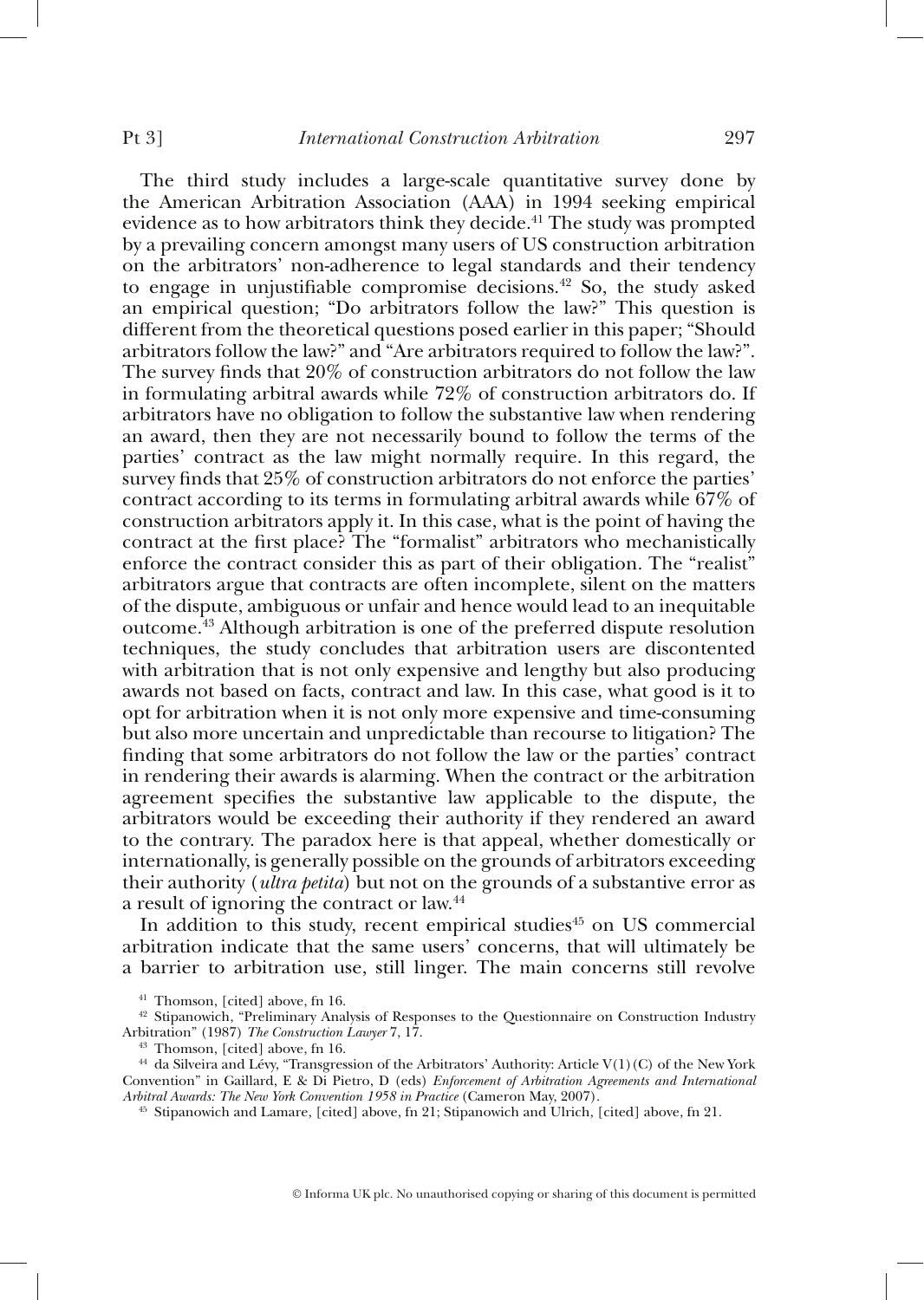around the possibility that arbitrators will not follow the applicable legal standards in rendering awards, the perceived tendency of arbitrators to indulge in inappropriate compromises in award-making, and the difficulty of successfully appealing arbitration awards based on those two concerns.

However, it is unclear to what extent these concerns are relics of past decades, when the environment of construction arbitration was different. At the present day, the environment of construction arbitration has changed since the AAA's 1994 survey and much changed since Wright's books of 1891 and 1913. One key change relates to the configuration of construction arbitration tribunals. Construction professionals or multidisciplinary panels have long been used in the arbitration of construction disputes in the US. The recent evidence<sup>46</sup> suggests that these panels are diminishing as there is increasing emphasis on appointing arbitrators with legal backgrounds instead of construction professional arbitrators. The construction arbitration "drift" towards a litigation model flows from the increasing intrusion by legal professionals sitting in the tribunal or representing the parties. In turn, this change will probably transform the landscape of construction arbitral decision making, as the applicable standards might be different.

In order to assess the extent to which these concerns are justified, Pepperdine's Straus Institute for Dispute Resolution in cooperation with the College of Commercial Arbitrators (CCA) undertook a recent survey on Arbitration Practice in 2013. 47 The survey targeted the most experienced arbitrators in the US who have arbitrated domestic and international disputes. However, the survey questions made no distinction between domestic and international arbitration. Almost half of the respondents arbitrated construction cases. The survey responses indicate, contrary to the users' perceptions and concerns, that nearly all of the experienced arbitrators tend to be meticulous in paying heed to legal arguments and that they do whatever they can to ascertain and follow the law in rendering an award. The greater consideration given to legal authority in arbitral decision making could be explained by the legal background and orientation of the respondents as all of them claimed a legal or judicial background. 48 By analogy, as the change in the position of legal standards in decision making between the two surveys $49$  could be attributed to the background of respondents/arbitrators, the same probably applies to reallife. In other words, the increased emphasis on appointing arbitrators with legal backgrounds and the commensurate de-emphasis on appointing arbitrators with construction backgrounds will probably elevate the status of legal standards in construction arbitral decision-making.

<sup>&</sup>lt;sup>46</sup> Stipanowich, "Managing Construction Conflict: Unfinished Revolution, Continuing Evolution" (2014) The Construction Lawyer 34; Stipanowich and Ulrich, [cited] above, fn 21.

<sup>&</sup>lt;sup>47</sup> Stipanowich and Ulrich, [cited] above, fn 21.<br><sup>48</sup> *Ibid.*<br><sup>49</sup> Thomson, [cited] above, fn 16; Stipanowich and Ulrich, [cited] above, fn 21.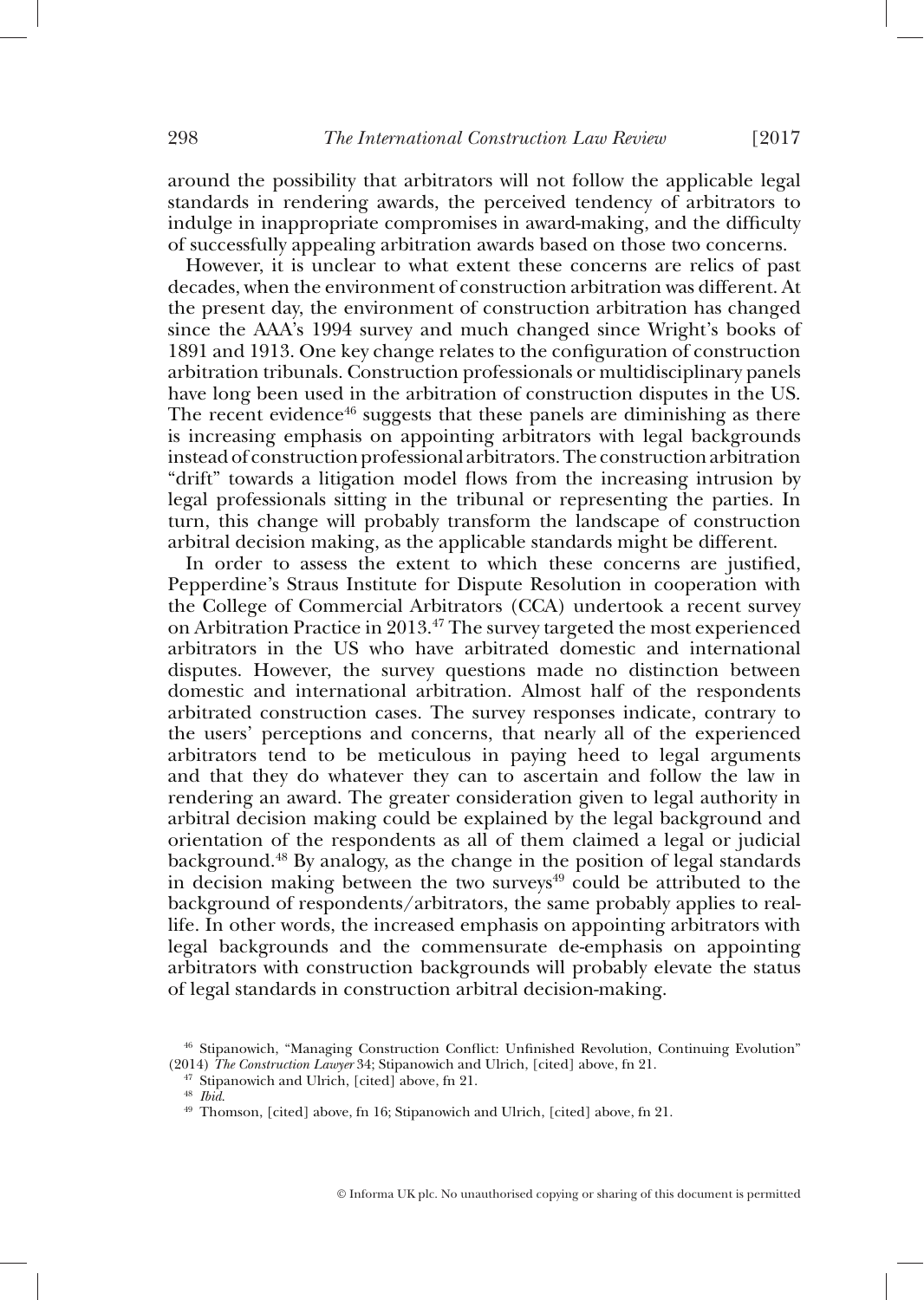However, the responses on the survey also add a puzzling caveat which does not provide a definitive answer to this question. A quarter of the respondents said that at least "sometimes" they feel "free to follow their own sense of equity and fairness in rendering an award even if the result would be contrary to applicable law". 50 This statement blurs our understanding for two reasons. First, the semantic ambiguity inherent in words such as "sometimes" makes it uncertain in meaning. It has different meanings to different individuals. People have different interpretations of the same numeric frequency depending on the context and the general expectation connected with the phenomenon.<sup>51</sup> Second, it remains unclear how those arbitrators interpret their mandate or conceptualise their role. In some situations arbitrators may believe that to achieve fairness they are left with no choice but to refuse to apply the law. The arbitrators' choice to ignore the law in favour of their own brand of personal justice combined with the broad leeway given by courts to arbitral awards may be problematic because this may be contrary to the parties' expectations. Therefore, the fact that arbitral awards are almost entirely immune to annulment on substantive grounds should not be exploited by arbitrators to bring their own brand of personal justice. From here, arbitrators should be mindful of their "ethical obligation" to ensure that they are acting in accordance with the parties' expectations.<sup>52</sup> This argument proposes that the benchmark for measuring the effectiveness of arbitral award should be the parties' expectations, whether grounded in the legal model or the commercial model or something else. In other words, there is no universal "right" approach to render arbitral awards. It depends on the parties' choices, thus reflecting the principle of "party autonomy".

The previous studies examine the construction/commercial arbitral decision making in the domestic contexts of the UK and the US. Unfortunately, this literature search finds no empirical study attempting to explore international construction arbitration decision-making. Hence, to supplement this shortage, we borrow the relevant empirical research on domestic construction arbitration decision-making and international commercial arbitration decision-making.

Therefore, readers who want to assess the transferability of the findings of these empirical studies need to be mindful of the possible contextual variations. For instance, the environment of the international construction/ commercial arbitration seems to be dominated by the legal profession. The arbitrators tend to be law professors, senior barristers, Queen's Counsels, senior partners in law firms or retired judges.<sup>53</sup> Second, the available evidence suggests that the construction parties do not go for international

<sup>&</sup>lt;sup>50</sup> Stipanowich, [cited] above, fn 46.<br><sup>51</sup> Bühring-Uhle, Drahozal and Naimark, *A survey on arbitration and settlement in international business disputes* (Kluwer Law International, the Hague, 2005).<br><sup>52</sup> Stipanowich, [cited] above, fn 46.<br><sup>53</sup> Dezalay and Garth, [cited] above, fn 3.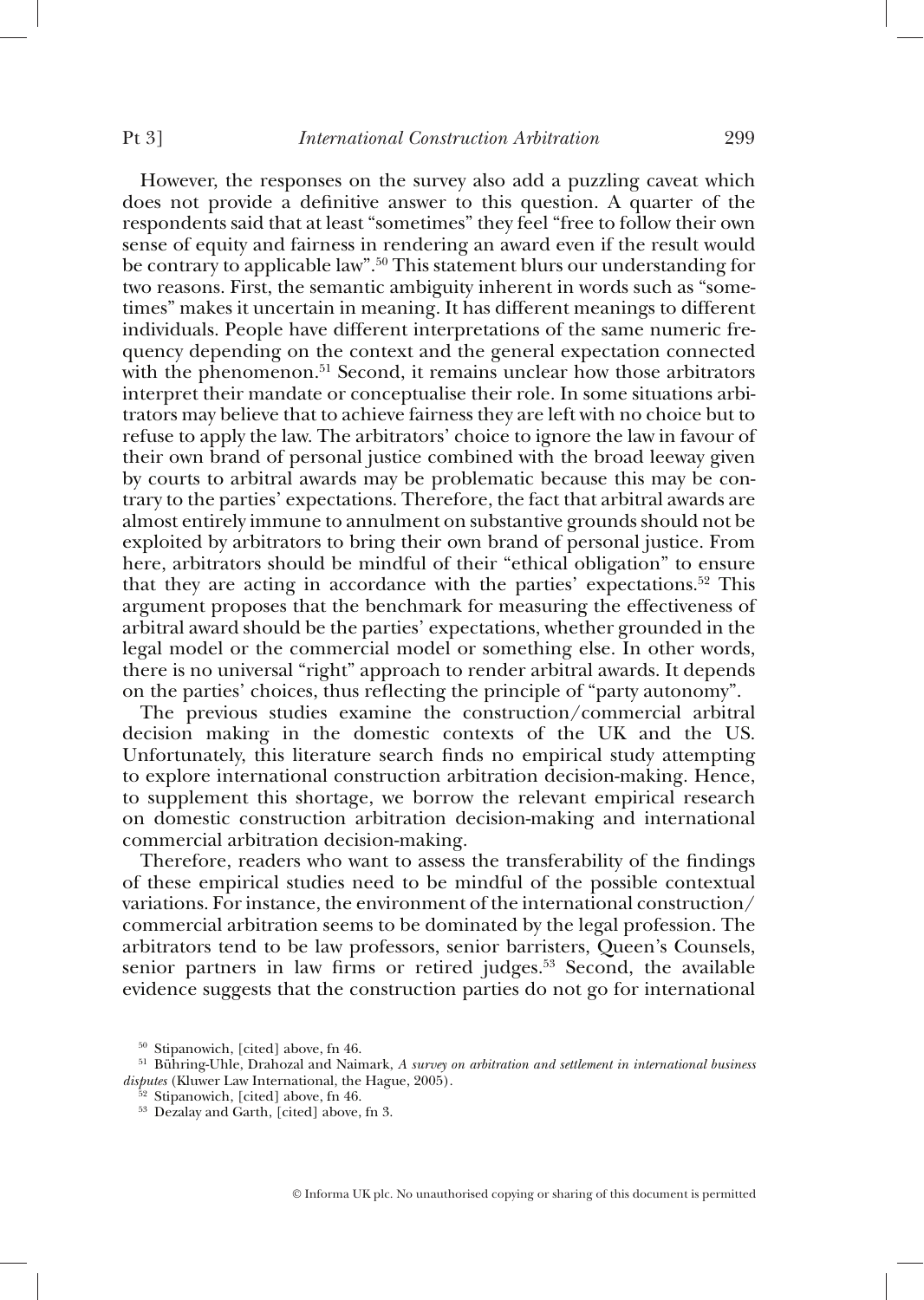arbitration to avoid legal determinations for their disputes. Rather, they are keen to get their disputes decided on legal grounds. The main reason for choosing international arbitration is because the parties from different nationalities do not wish their rights and obligations to be determined by the courts of the other party's state of nationality. 54

Hence, the application of the law and other standards in decision making could have a more serious treatment in international arbitration than in domestic arbitration. The following section discusses the findings of the main study,<sup>55</sup> that this literature search identifies as relevant, which examines how international commercial arbitrators decide and whether they follow the law in the interpretation of contracts.

#### *2.3.2. Doctrinal Analysis of Published Awards*

The publication of arbitral awards would permit insight into the secretive and mysterious process of arbitral decision making. However, unfortunately, the arbitration system fails in bringing to light the arbitrators' decisions. Unlike construction litigation case-law supplied by national courts that is available and accessible, construction arbitration awards are often neither published nor accessible. 56 The current established arbitral regime prevents to a large extent the publication of arbitral awards because of the doctrine of confidentiality of arbitration. The proportion of published international commercial arbitral awards remains tremendously small but even those awards that manage to "see the light" are only available in extract or sanitised form most of the time.<sup>57</sup> This restricts the doctrinal research that is characterised by the study of legal texts or, in this context, arbitration awards, in order to reveal the rules and principles that govern the decision making on the merits of the case, or at least used to justify the awards.

Despite this black-box policy, this literature search identifies three sources for international construction arbitral awards. Two eminent scholars, Christopher Seppälä<sup>58</sup> and Mohi-Eldin Alam-Eldin<sup>59</sup> managed to collect and publish a number of international construction arbitration awards. The four

<sup>59</sup> Mohi-Eldin Alam-Eldin (2000; 2003; 2010; 2014): Alam Eldin, *Arbitral Awards of the Cairo Regional Centre for International Commercial Arbitration I* (Kluwer Law International, 2000); Alam Eldin, *Arbitral Awards of the Cairo Regional Centre for International Commercial Arbitration II* (Kluwer Law International,

 $$^{54}$$   $\mu$ id.<br> $$^{55}$$  Karton, [cited] above, fn 36.<br> $$^{56}$$  Karton, [cited] above, fn 22; Weidemaier, [cited] above, fn 10.<br> $$^{57}$$  Moloo and King, [cited] above, fn 10.<br> $$^{57}$$  Moloo and King, [cited] above, fn 10.<br> $$^{$ Commentary on ICC Awards Dealing with the FIDIC International Conditions of Contract" *ICC International Court of Arbitration Bulletin* – Vol 9/No 2 (1998); "International Construction Contract Disputes: Second Commentary on ICC Awards Dealing Primarily with FIDIC Contracts" *ICC International Court of Arbitration Bulletin* – Vol 19/No 2 (2008); "International Construction Contract Disputes: Third Commentary on ICC Awards Dealing Primarily with FIDIC Contracts" *ICC International Court of Arbitration Bulletin* – Vol 23/No 2 (2012); "International Construction Contract Disputes: Fourth Commentary on ICC Awards Dealing<br>Primarily with FIDIC Contracts" ICC International Court of Arbitration Bulletin - Vol 24/No 2 (2013).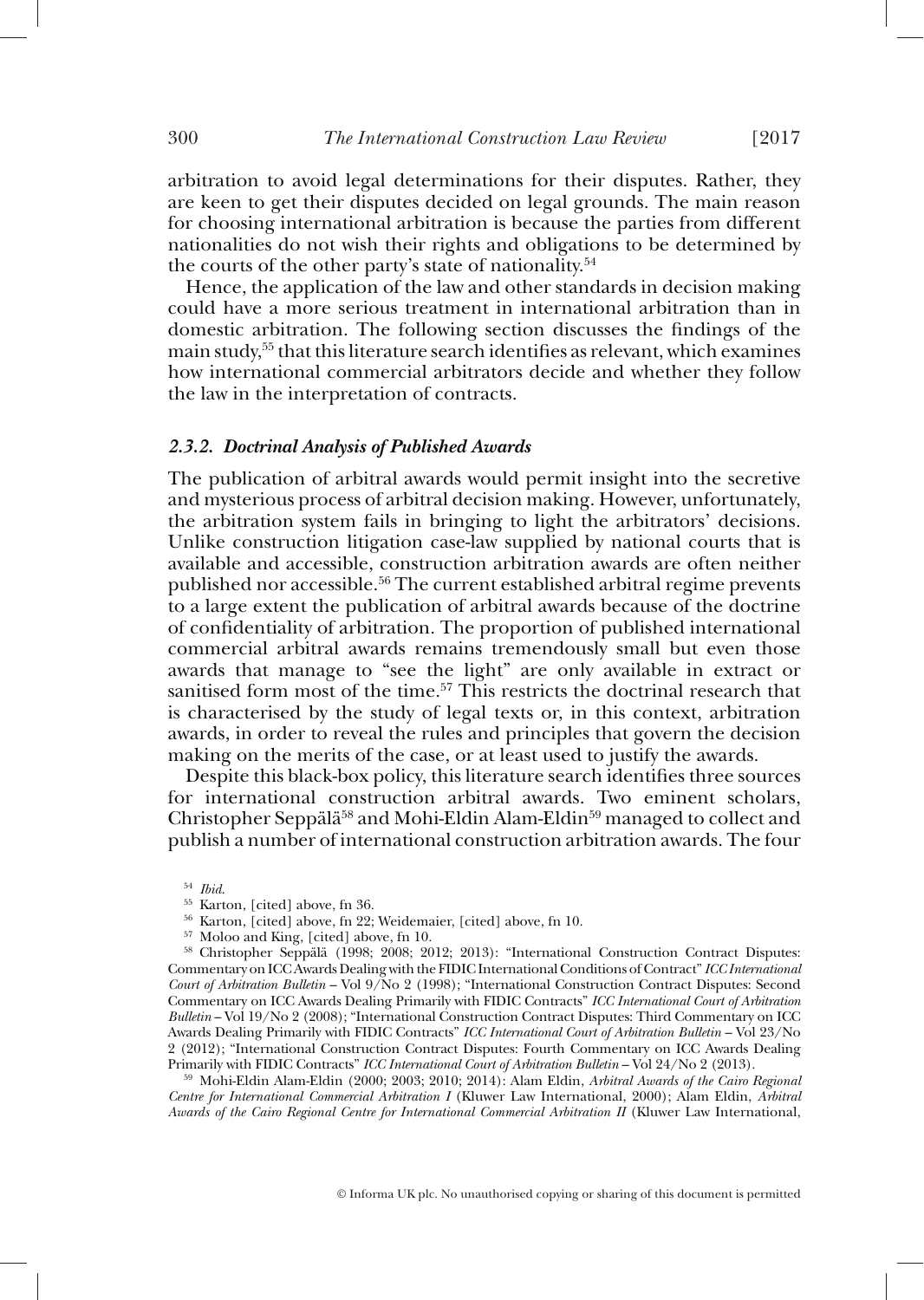publications of Seppälä examine ICC construction arbitral awards dealing primarily with FIDIC contracts. The four books of Alam-Eldin include a collection of international construction arbitral awards rendered under the auspices of CRCICA. The third source is the International Council for Commercial Arbitration (ICCA) Yearbook Commercial Arbitration (1976 – to date) published by Kluwer Law International. In spite of the insight these cases offer in light of the paucity of empirical evidence, they are short excerpts in most instances and they cover both procedural decisions and substantive decisions. The substantive part is primarily a re-telling of the facts of the dispute and the reasoned awards, with a minor commentary by the editors. The analysis of these international construction arbitral awards can probably be suitable for future research and publication.

One of the few studies that aims to provide evidence on what arbitrators actually do is that of Karton. 60 Given the small sample size of the examined arbitration cases, Karton provides tentative conclusions on the arbitrators' treatment of customs and usages as well as the arbitrators' approach in contractual interpretation.

Although, like almost all other scholars, Karton<sup>61</sup> has not defined "commercial judgement", he suggests that its main practical manifestation is rooted in the privileged status the arbitrators give to arguments based on business customs, trade usage, and commercial practice to render fair and reasonable awards. He supported his argument by evidence from ICC arbitration cases. He finds that arbitrators may unilaterally invoke general principles of international commercial practice and business norms to govern the parties' rights and obligations even if the parties have neither raised them nor are actually aware of them. For instance, they may apply these customs and usages to interpret terms of the contract and to examine their "commercial reasonableness". In other words, they apply a commercial reasonableness test to examine if the terms are consistent with the prevailing commercial practice in order to survive (e.g. ICC Case No 9443 where the tribunal disregarded the literal plain meaning of the term the parties agreed to and applied the customary practice). Further, what sounds to be unthinkable for the commercial parties is that arbitrators may also use trade usages to override an express term in the contract or to take precedence over a legal provision in the code or precedents (e.g. ICC Case No 7063, ICC Case No 3820). One of the forms of invoking trade usages is by applying lex mercatoria. There is evidence that, sometimes, arbitrators may unilaterally apply these principles even if the parties have not authorised

<sup>2003);</sup> Alam Eldin, *Construction Arbitral Awards Rendered Under the Auspices of CRCICA* (Lambert Academic Publishing, 2010); Alam Eldin, *Arbitral Awards of the Cairo Regional Centre for International Commercial Arbitration IV* (Kluwer Law International, 2014).<br><sup>60</sup> Karton, [cited] above, fn 8.<br><sup>61</sup> Karton, [cited] above, fn 36.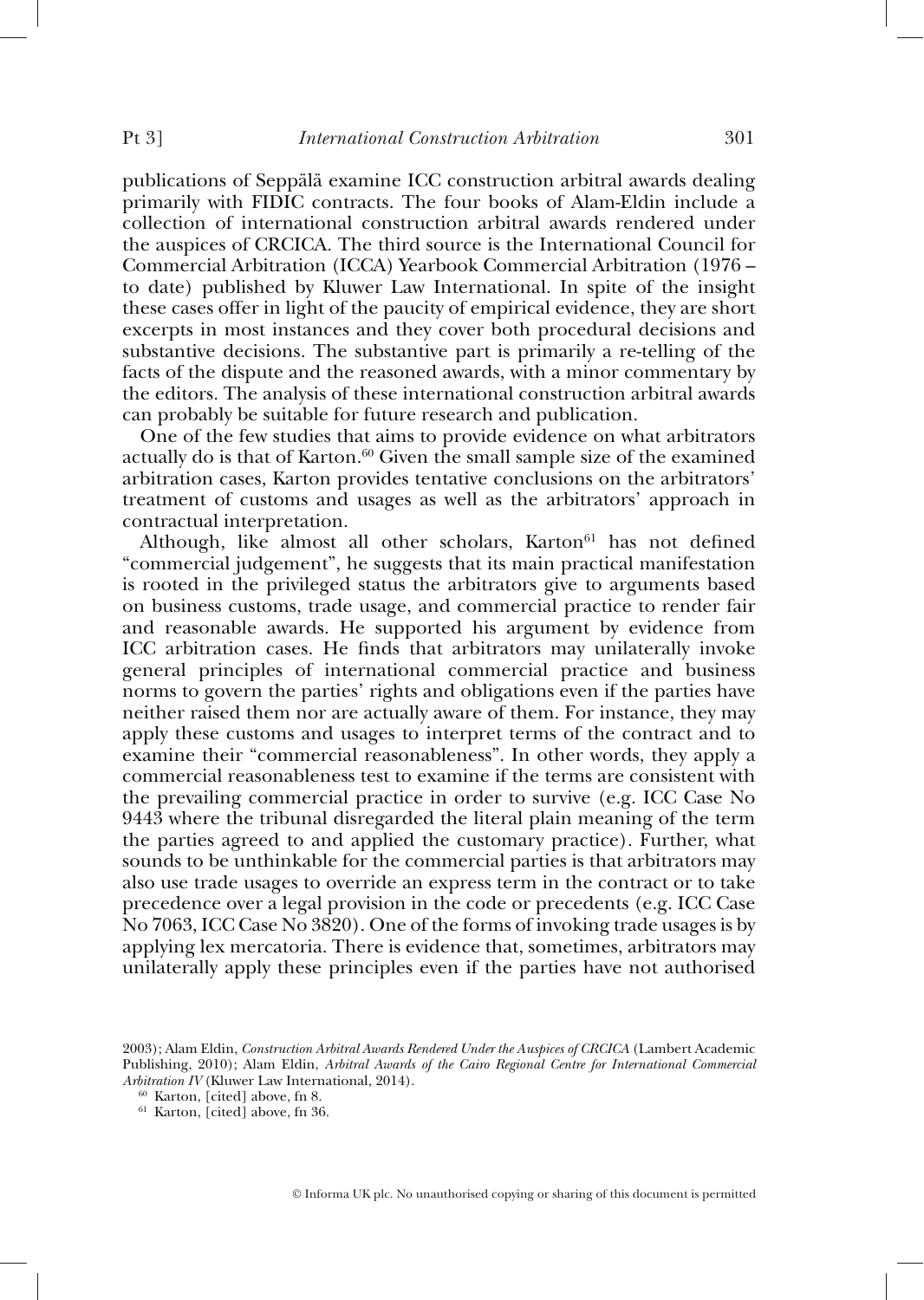them to do so and even if they objected to its application (e.g. ICC Case No 8873 of 1997). 62

The disregard of law and overriding its provisions by the usage and custom will probably be contrary to the judiciary practice in applying the law. The disregard of express terms in the contract and replacing them with the usage and custom defeats the principle of *pacta sunt servanda* (freedom of contract). Probably, those arbitrators assume that the parties had intended to be bound by the industry's norms and commercial practice. Therefore, they tend to open the door for contextual evidence (including evidence on prevailing customs and usages) and follow a subjective interpretation of the contract regardless of the express terms of the contract. This piece of the puzzle leads us to the need to understand the arbitrators' approach in contract interpretation.

Karton<sup>63</sup> analysed 53 international commercial arbitration awards to examine the international arbitrators' approach in contract interpretation and whether they follow the interpretive methods dictated by the governing law or follow the interpretive methods they prefer. Karton finds that there is a civil law bias in contract interpretation. In other words, the international arbitrators tend to interpret the contract in a subjective way to determine the true subjective common intention of the parties by admitting extrinsic evidence. In some cases, where the law governing the contract interpretation and performance is that of a common law jurisdiction that seeks objective interpretation, the tribunal admitted some extrinsic evidence of the parties' subjective intent. Hence, in general, international arbitrators are likely to consider all materials that may help to reveal the subjective understandings of the parties, even if the substantive law is that of a common law jurisdiction.  $64$ This is different from the way judges would act and is probably a failure to apply the law in the correct manner i.e. similar to the national courts.

To supplement and corroborate his findings from these cases, Karton interviewed 20 international commercial arbitrators to understand their approach in contractual interpretation. He finds that a "commercial mentality exists alongside a legal mentality in the minds of arbitrators" and that they would try, if at all possible, to bring commercial reasoning to the decision making toolbox. One international arbitrator reflects this mindset by affirming that contractual interpretation has only two rules; common sense and commercial sense. Karton's findings are compatible with a statement made by Derains: " *The interpretation of contracts is one of the areas in which international commercial arbitrators are most inclined to disengage from national laws in order to resort to general principles of law.*<sup>"65</sup> In the same vein,

<sup>62</sup>*Ibid*. 63 *Ibid*. 64 *Ibid*. 65 Karton, [cited] above fn 8.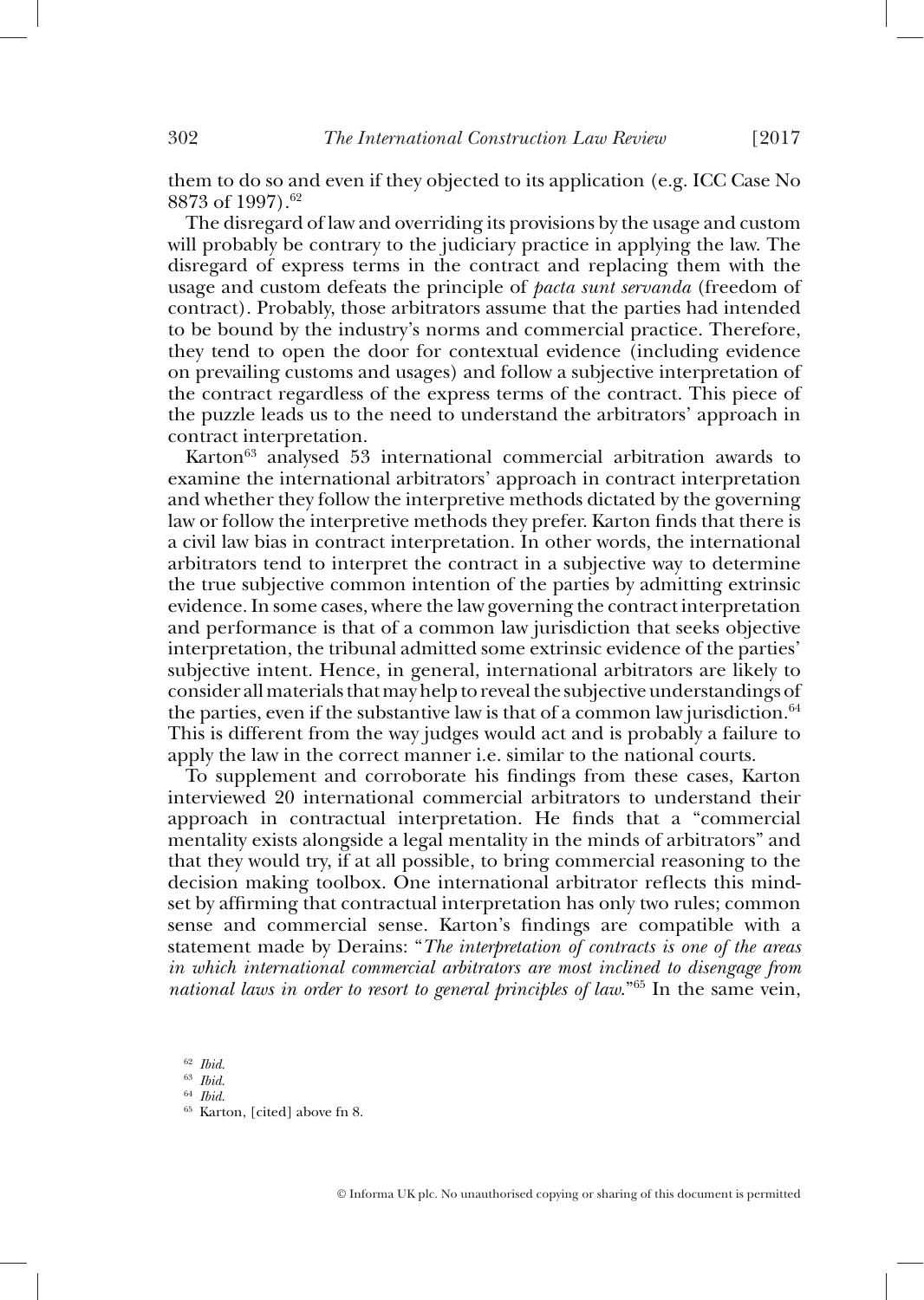Webster and Buhler<sup>66</sup> state that arbitrators, in some awards, appear to avoid relying on the principles of interpretation set out in the substantive law. They criticised this approach in the interpretation of contract provisions as they cannot be interpreted in a legal vacuum; they may have special meanings according to the applicable law. In contrast,  $DiM$ atteo<sup> $67$ </sup> argues that the optimal approach in contract interpretation in international commercial arbitration is "contextualism" because contextual evidence (customs, trade usage, practice, prior dealings) helps arbitrators to understand the nature of the transaction, to ascertain the parties intent and to examine whether a party acted in good faith.

Hence, the available evidence suggests that at least some arbitrators tend to prefer a commercial construction of a contract, a subjective interpretation of a contract, and contextual evidence on the parties intent drawn from trade usages and customs. Why do arbitrators do so and what is the link between those concepts? To understand how arbitrators decide, it is necessary to understand the ultimate goal that guides them.

 $DiM$ atteo<sup>68</sup> argues that the primary goal of most commercial arbitrators is to render fair and just decisions. To achieve this, it is imperative to achieve a commercially reasonable construction of a contract (interpretation of meaning, filling a gap or implying a term into the contract). To construct such a "hypothetical contract", the arbitrators need to ascertain the "hypothetical intent" of a "hypothetical entity" called a "reasonable commercial person". As a benchmark guiding the arbitrators, this commercial person has the background commercial knowledge (informed by customs and usages etc.), which would reasonably have been available to the parties, at the time of the contract. The understanding of this person should be the same as the understanding of the parties, and hence they should have formed the same intent. This is the intent that should govern the contractual interpretation as it is likely to give effect to the true intention of the parties who act in good faith 69

# 3. THE COMMERCIAL MODEL OF ARBITRAL JUDGEMENT: WHAT IS IT ALL ABOUT?

This literature review demonstrates the lack of consensus on the fundamental basis of the arbitral decision making. The division is between two schools of thoughts; the commercial school and the legal school. Both sides assert that they meet the parties' expectation; an assertion that this review finds no empirical evidence to support. The proponents of the legal model assert

<sup>66</sup> Webster and Buhler, [cited] above, fn 20. 67 DiMatteo, [cited] above fn 16. 68 *Ibid*. 69 *Ibid*.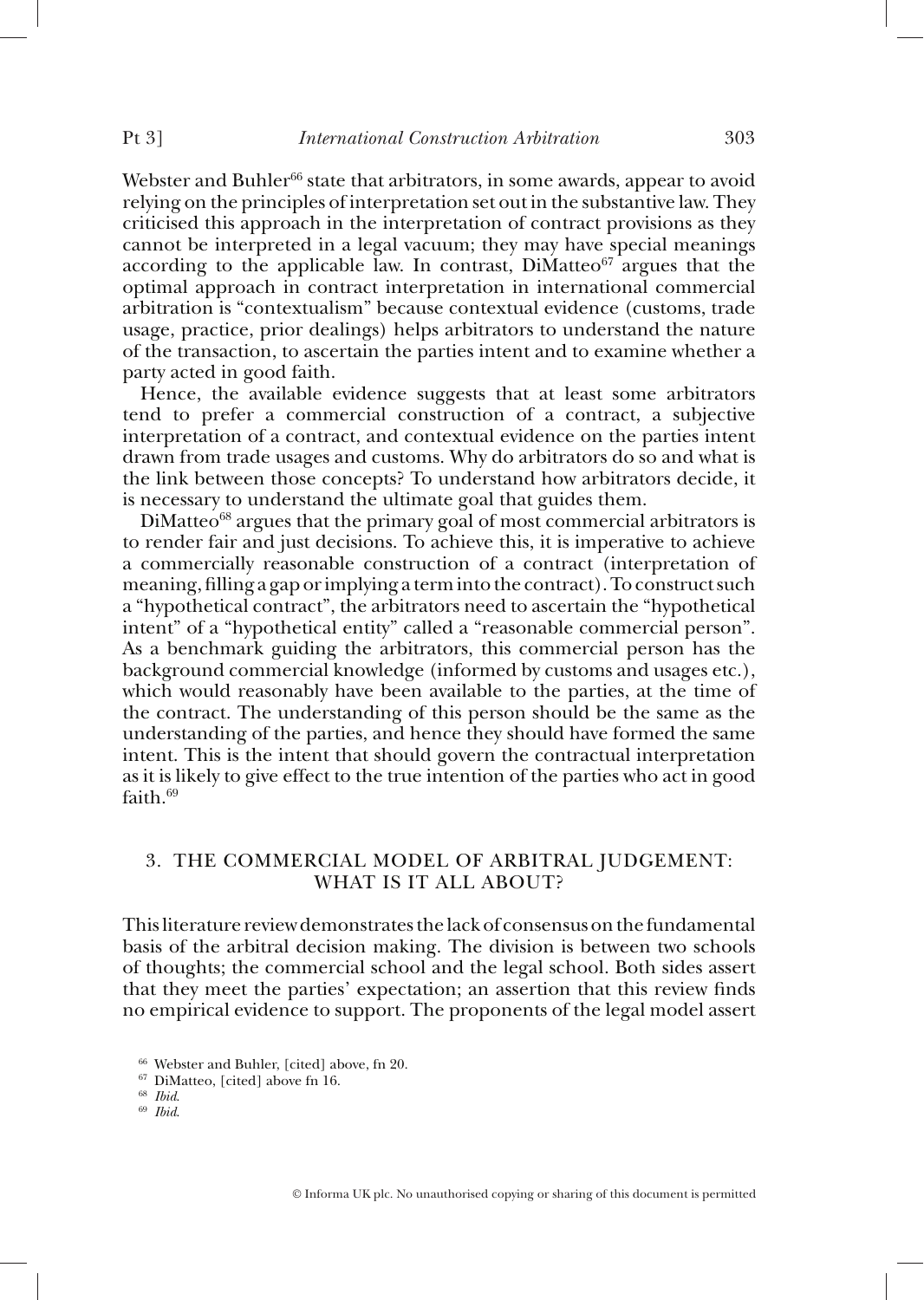that the parties expect arbitrators to adhere to the law because this is an assurance for predictability of dispute outcome and hence stability in the commercial and business dealings. Further, they argue that this is what the arbitrators are instructed to do in the arbitration rules and statues. On the other hand, the proponents of the commercial model assert that the parties expect the arbitrators to be more attentive to the commercial practice and to follow their business common-sense. In this respect, it is worthwhile to understand what all that commercial judgement or commercial reasoning actually mean.

It is surprising that almost all scholars arguing for or against this concept do so without trying to define it. However, the literature provides implicit and probably imprecise notion of what this concept entails. Some scholars implicitly linked the concept of commercial reasonableness to the commercial practice, industry's norms, trade usages and customs. As the role of law in international commercial arbitration is still a matter of controversy, the scholars have reached no consensus on the role of usages and customs.

As a starting point, the very existence of the notion of *lex mercatoria* (uncodified general principles of international commerce) indicates a long-lasting consensus between the arbitrators and merchants or business people on the primacy of usages and customs in the arbitration of disputes.

In addition, the stance adopted by the international institutional arbitration rules and national arbitration laws is partly a manifestation of arbitrators' preference to apply the customs.<sup>70</sup> Most international arbitration rules and national arbitration laws require that arbitrators shall take into account the relevant trade usages, along with the substantive rules applicable to the merits of the dispute.<sup>71</sup> Based on this requirement, Drahozal reached impressionistic conclusion that arbitrators "in fact" do rely on trade usages.

Actually, most national laws acknowledge the role of the customs, in contractual interpretation or gap filling, but they confer them with different effects.<sup>72</sup> The civil law school deems the trade usages to be a "secondary" sources of law" that may be taken into consideration in the determination of the rights and obligations of the parties. The common law school deems trade usages, that are known or ought to be known by the parties, to be "a part of the contract" i.e. incorporated to the contract under the "implied terms" doctrine. 73 So, what does the requirement to "take trade usages into account" actually mean and how can it add an extra value for the usages in the arbitral decision making? Does that imply arbitrators will give more

<sup>&</sup>lt;sup>70</sup> Karton, [cited] above, fn 36.<br><sup>71</sup> Drahozal, "Commercial norms, commercial codes, and international commercial arbitration"<br>(2000) Vanderbilt Journal of Transnational Law 33, 79.

<sup>&</sup>lt;sup>72</sup> Ayo lu, "Application of Trade Usages in International Institutional Arbitration–Some Reflections" (2012) *ASA Bulletin* 30(3), 539 to 547. 73 *Ibid*.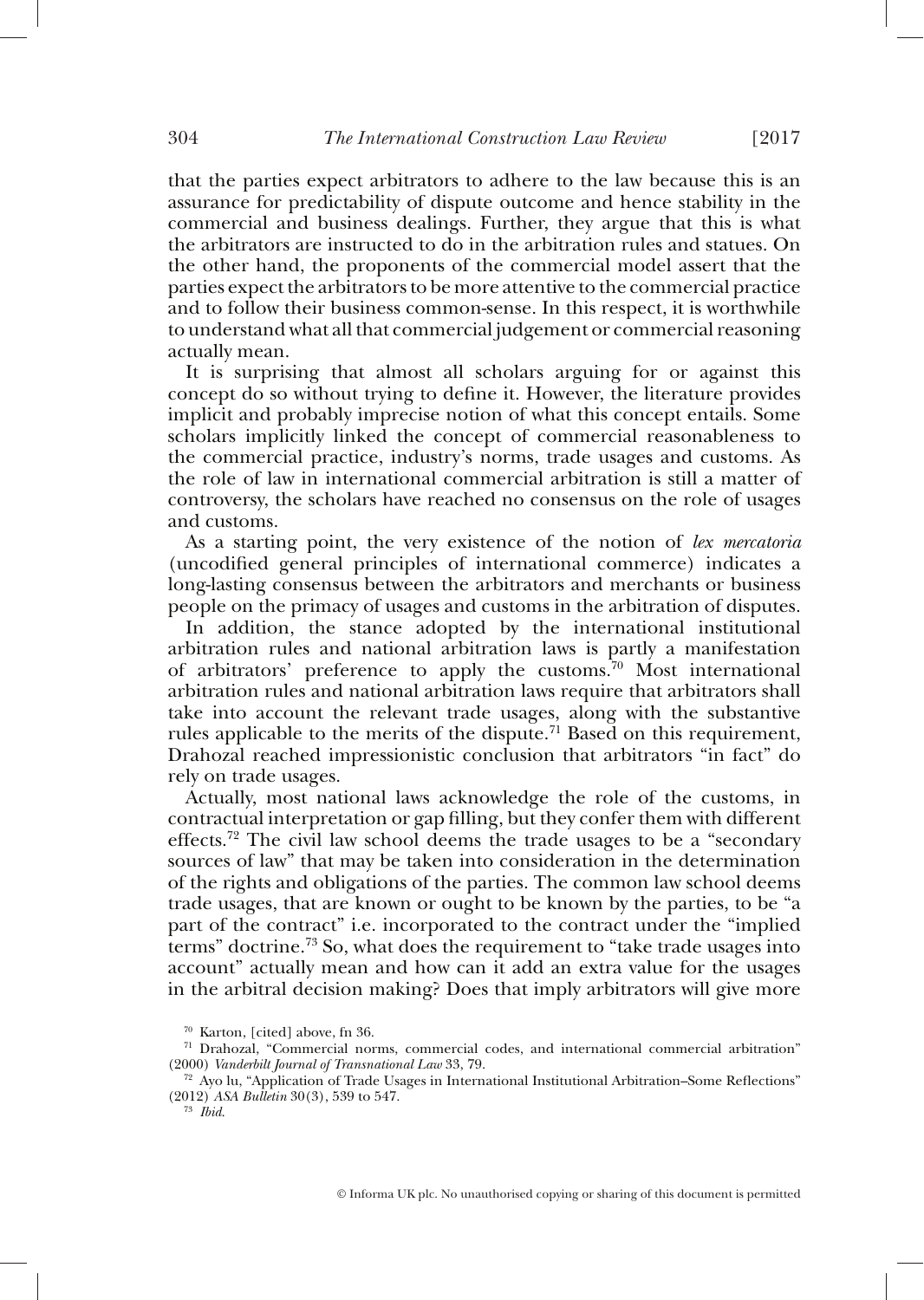weight to arguments based on customary commercial practice by reshuffling the hierarchies of authorities and placing it above the legal rule? In other words, will arbitrators give greater weight to commercial arguments than legal arguments? Does that mean the parties are deemed to incorporate these usages into their contract, notwithstanding the effect conferred to them by the applicable law?

There is an opinion that the express requirement by arbitration laws and arbitration rules to consider trade usages probably confers on them a more significant role compared to that available under national legal systems. 74 Hence, customs and usages of the particular trade or industry or any international instrument relevant to the dispute should be given more weight than and be applied in preference to the rules of national law.<sup>75</sup> Webster and Buhler<sup>76</sup> assert that Article 21(2) of the 2012 ICC Rules appears to place "trade usages" on the same level as the contract. This is because the parties' agreement on this article means that relevant trade usages have become part of their contract by incorporation of the rules. Nevertheless, they maintain that the available evidence, obtained from parties' pleadings and awards reasons, indicates that arbitrators tend to rely on the terms of the contract rather than trade usages.

In a more subtle way, some authors<sup>77</sup> suggest that arbitrators may and should view sources of law in a less hierarchical way. This means arbitrators should not be constrained by the approach of most legal systems that recognise a strict hierarchy of sources of law, in which higher sources take precedence over lower sources. They argue that the interpretation of the phrase "to take into account" is consistent with their position. This phrase does not mean an obligation to apply the usages but merely requires taking them into consideration. In other words, it grants arbitrators discretion and flexibility in the interplay between rules of law and usages in order to provide a just outcome considering the circumstances of each case. 78

On the other end of the spectrum, some scholars<sup>79</sup> maintain that trade usages shall not be given any privileged status in arbitration settings. They disagree with the argument raised above suggesting that the parties' intention from referring to institutional rules is to incorporate trade usages into their contract. Their counterargument is that such a reference is a procedural choice and certainly not a choice to imply or supplement additional substantial terms into their contract. Therefore, they assert that trade usages shall be applied in accordance to the status conferred to them by the substantive law chosen by the parties to govern their contract, no more or less. This means

<sup>74</sup>*Ibid*. 75 DiMatteo, [cited] above, fn 16; Lew, Mistelis and Kröll, *Comparative international commercial* 

<sup>&</sup>lt;sup>76</sup> Webster and Buhler, [cited] above, fn 20.<br><sup>77</sup> DiMatteo, [cited] above, fn 16; Drahozal, [cited] above, fn 71.<br><sup>78</sup> *Ibid.*<br><sup>79</sup> Ayo lu, [cited] above, fn 72; Lew, Mistelis and Kröll [cited] above, fn 75.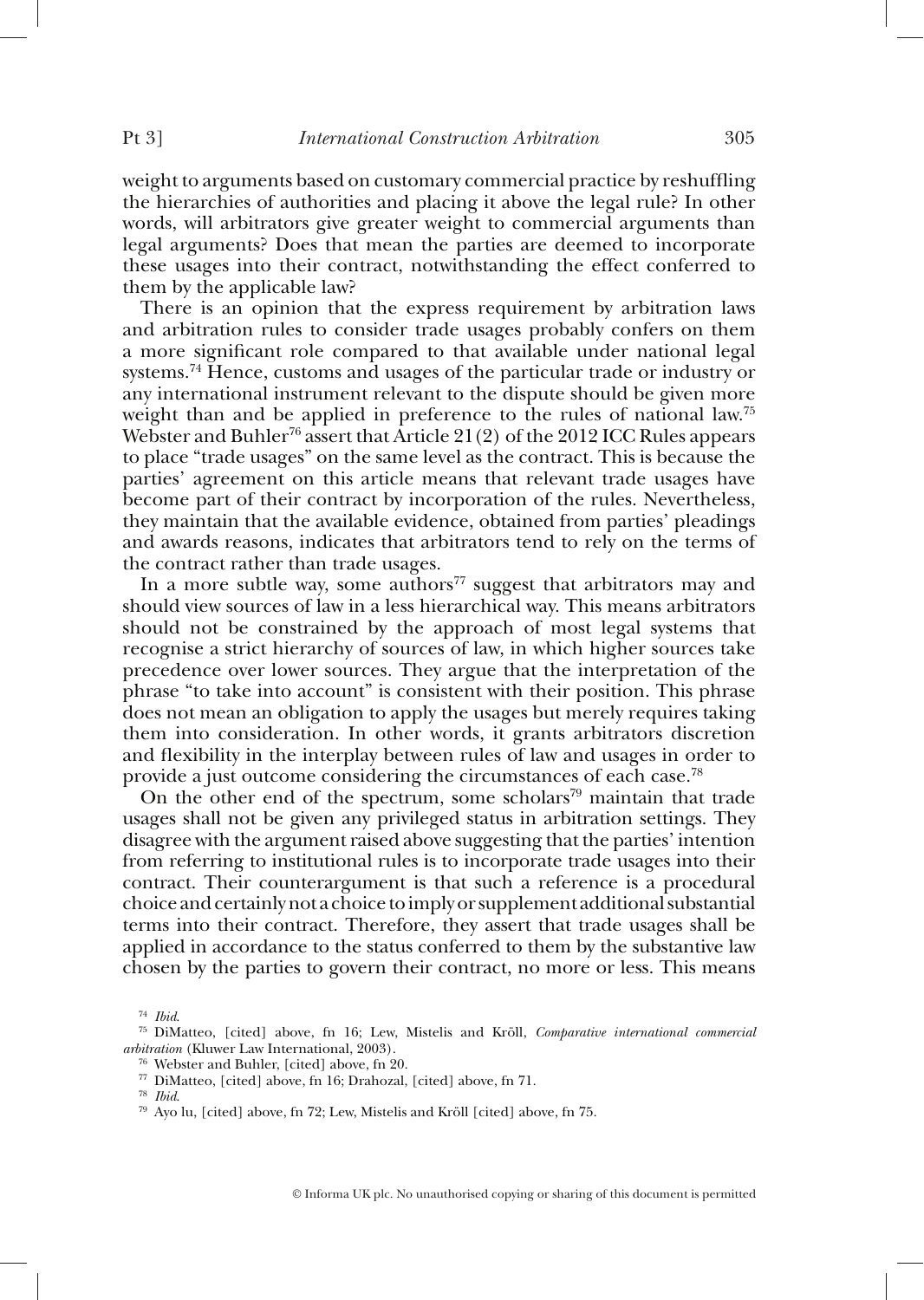that arbitrators shall determine the legal effect of trade usages pursuant to the hierarchy of sources as valid in the substantive law.

Even if arbitrators are not obliged to apply trade usages,  $\text{Karton}^{80}$ argues that they have preference to apply them. This preference reflects the arbitrators' belief or perception that trade usages are what the parties expect to govern their relationship. Karton proposes a theorem on the evolution of a commercial culture in international commercial arbitration as a result of an informal interaction between different social actors in the field. The social actors involves the parties themselves and their "real" or "perceived" preferences and expectations, the decision makers themselves i.e. arbitrators, the arbitration institutions and their rules, and the states and their arbitration laws. 81

Diametrically opposed to Karton's evolution theorem, Landolt<sup>82</sup> proposes another theorem on the evolution of international arbitration decision making. He argues that the genesis of international arbitration used to be in the informal application of the law by arbitrators acquainted with commerce but unschooled in law. In his analysis of the traces of the evolution of international commercial arbitration decision making, Landolt suggests that Article 17(2) of the 1998 ICC Rules is fossil evidence from that era. The article provides that " *[in all cases] the Arbitral Tribunal shall take account of the provisions of the contract and the relevant trade usages*." In line with the modern view of international commercial arbitration, the 2012 ICC Rules require in Article 21(2): " *the arbitral tribunal shall take account of the provisions of the contract, if any, between the parties and of any relevant trade usages*". The actual practical effect of this change in the wording of ICC rules on the arbitrators' decision making remains unknown.

Gluck 83 agrees with Landolt's chronology. He suggests that during most of the 20th century, international arbitration was mainly concerned with the resolution of simple commercial or technical disputes by technocrats. The commercial parties understood how the dispute would be resolved and there was an implicit common understanding of the rules of the game between the disputants and the arbitrators. In the 21st century, arbitration has entered a new era. Today's disputes often involve complex legal and factual controversies with hundreds of millions of dollars at stake.

In his evolution theorem, Landolt suggests that the evolution in the field leads to "differentiation" between different species of international commercial arbitration. This differentiation is important because some divisions, such as commodities arbitrations, are still more concerned about the commercial practice and trade usages. Yet, in most other divisions,

<sup>80</sup> Karton, [cited] above, fn 36. 81 *Ibid*. 82 Landolt, "Arbitrators' Initiatives to Obtain Factual and Legal Evidence" (2012) *Arbitration* 

<sup>&</sup>lt;sup>83</sup> Gluck, "Great Expectations: Meeting the Challenge of a New Arbitration Paradigm" (2012) *The American Review of International Arbitration* 23(2), 231.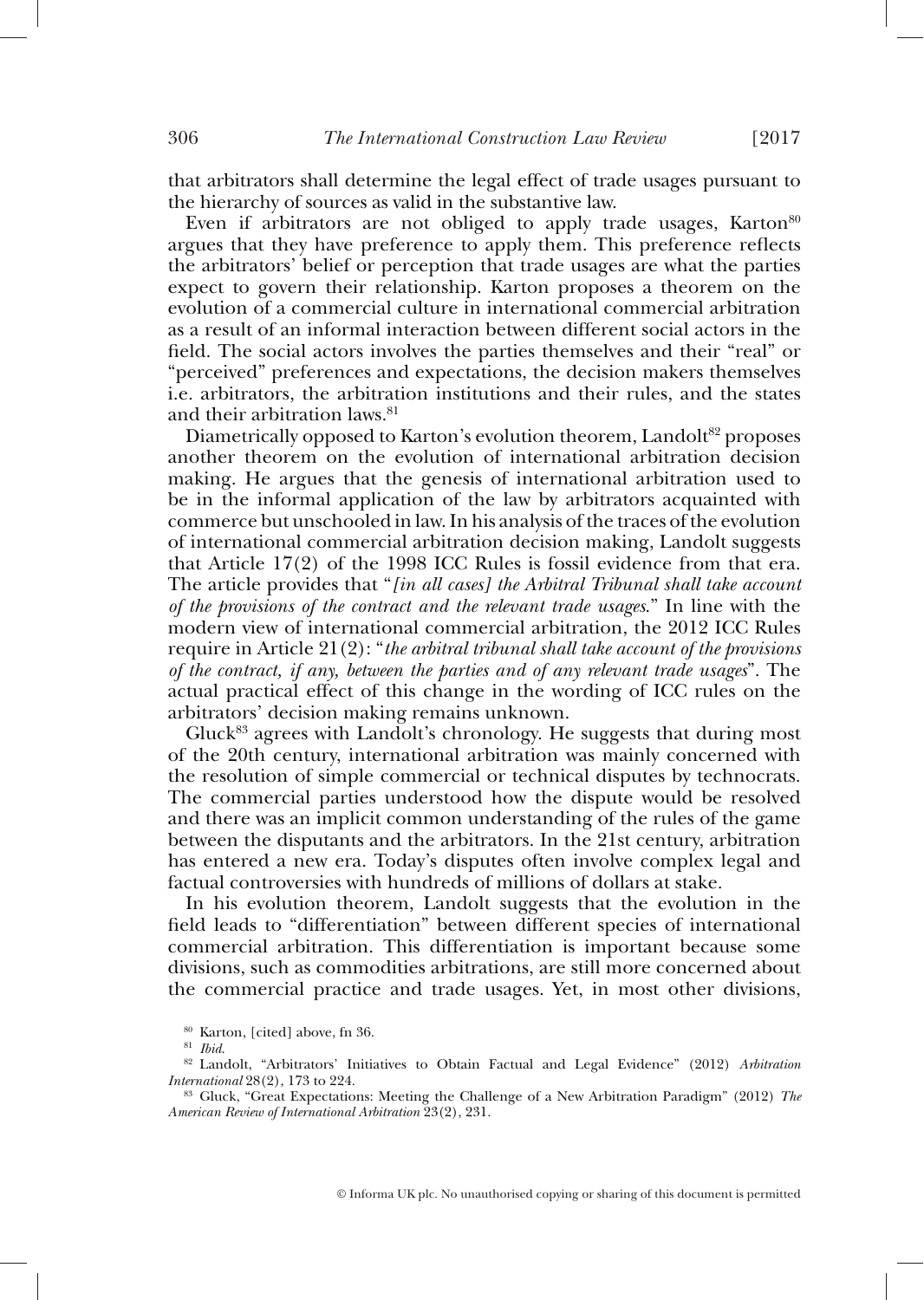international commercial arbitration decision-making has evolved towards a position more favourable of the application of the law within the limits of the role of arbitrators. 84 The internal variations within international commercial arbitration fields make it a worthwhile exercise to examine the particularities of decision making in particular industries especially the construction industry that has the largest representation and the longest experience in commercial arbitration.<sup>85</sup>

### 4. CONCLUSION

The extant literature provides an inconclusive answer to the basics of construction arbitration decision making. The "blurred picture" we have on how construction arbitrators make their decisions is a result of the dearth of published and accessible construction arbitration cases, the lack of consensus on the underlying value that should guide the arbitral decision making, and the shortage of empirical research on construction arbitration decision making.

Those empirical studies have hitherto merely scraped the surface and failed to develop an understanding of the realities of arbitral decision making at the grassroots level. The reductionist approach associated with the positivistic tradition (exemplified by questionnaire surveys and experiments), which most empirical studies follow, offers a narrow and atomistic perspective and supplies mixed evidence on arbitral decision making.

This review reveals some of the salient features of arbitral decision making. It shows that some arbitrators may not follow or apply the law as judges would do, and even they might disregard it for the sake of their own version of fairness. It also demonstrates the tendency some arbitrators have to bring a commercial mindset to the reasoning process and to go beyond the four corners of the contract.

However, on balance and with due regard to the temporal and spatial variations to the arbitration setting, the available evidence suggests an increasing adherence to the law but, at the same time, a tendency to engage in commercial reasoning. Due to the positivistic nature of most empirical studies, it is difficult to determine the extent to which the commercial reasonableness influences decision making. Hence all inferences are tentative.

Therefore, to seek a plausible answer to international construction arbitration decision making, this review illustrates a need to move beyond prescriptive and normative theoretical accounts of construction arbitration

 $\bigcirc$ 

 $84$  Landolt, [cited] above fn 82.<br> $85$  Blankenship, "Isomorphism of construction arbitration: The key to its prevention and reversal" (2010) *Dispute Resolution Journal* 65(2/3), 114.